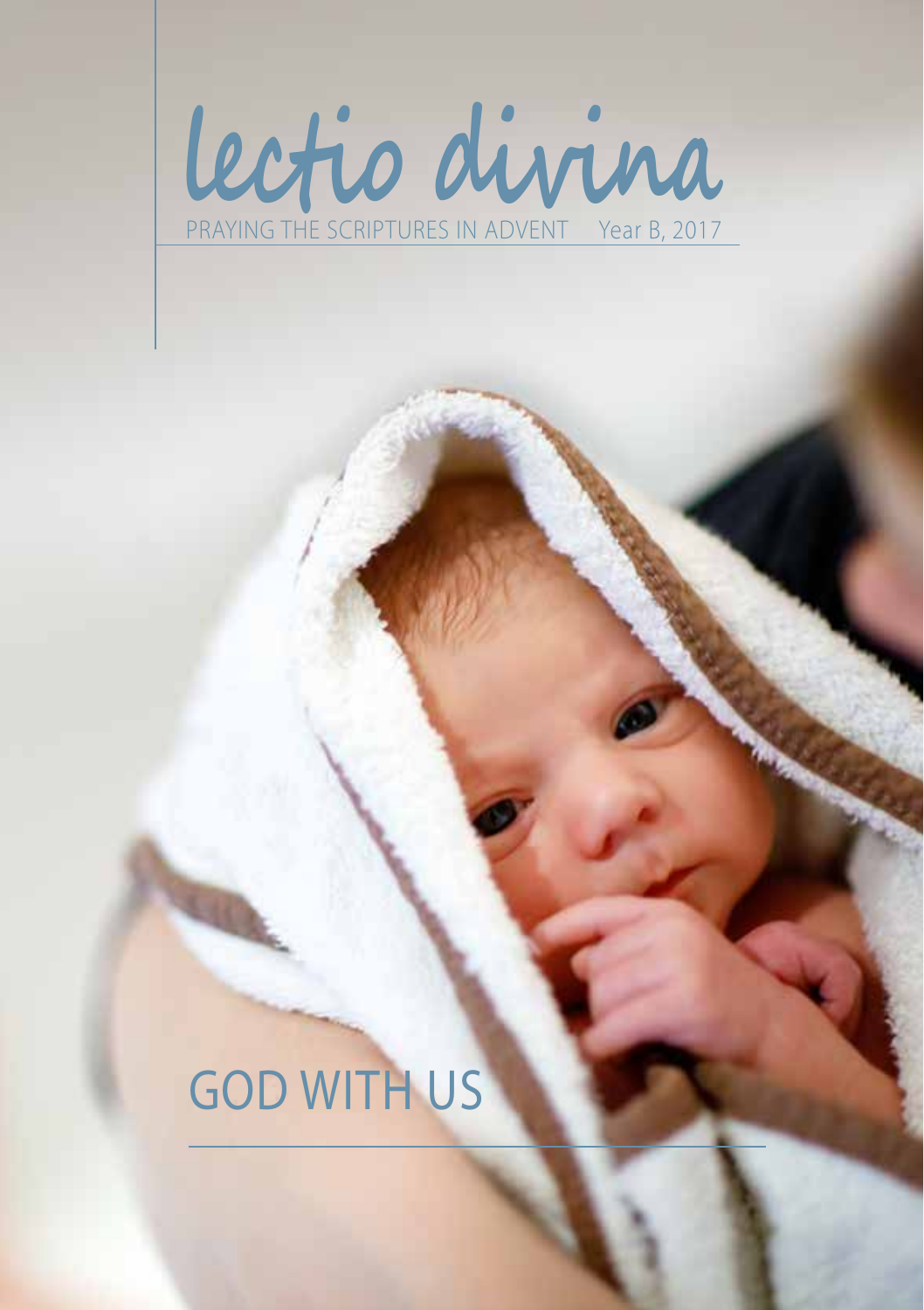## Contents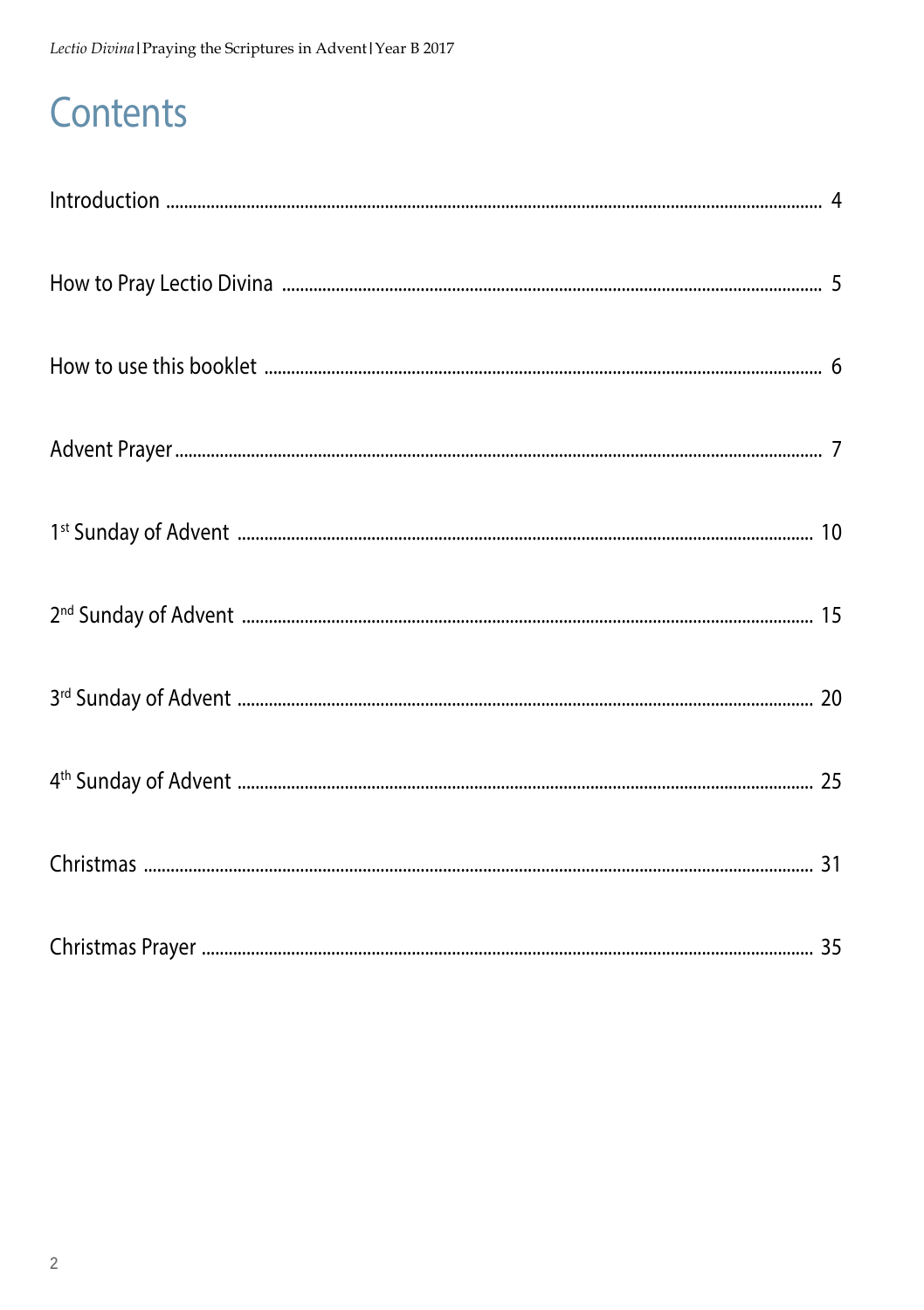## Introduction - *"God with us"*

he words "incarnate of the Virgin Mary, and became man" will be very familiar to you. So familiar perhaps from praying of the Nicene Creed that we may not always notice that they speak to a profound mystery. Our unseen God, the Word, in the greatest act of humility became incarnate, or enfleshed, in Jesus his beloved Son. He took on our humanity and linked himself with humankind in a way that was truly new, intimate and eternal. **T**



During Advent we look forward to celebrating not only the arrival of the Child Jesus, but the fact that God chose to share our limited physical form, entering into our world in such a tangible and humble way. This is why Pope Francis calls Christmas "the feast of the *loving humility of God*, of the God who upsets our logical expectations, the established order" (Pope Francis, 22 December, 2016). Rather than arriving to dominate, God becomes fragile like us, and unites himself to us in order to communicate his very life and joy.

In the Incarnation Jesus reconciles us with God, allowing what keeps us from God to be removed. This is the action of a God who doesn't leave us in our own mess, but takes drastic measures to enter in to it, and bring us to salvation.

By becoming human Jesus shows us God's love in person, not just through an idea. The miracles of healing, as well as the stories he told, speak of a personal love for each one of us. His death and resurrection became the ultimate gift of love and mercy to us all.

Jesus became a model of holiness for us. As disciples, we learn from him what it means to love. When we learn from Jesus how to love, we too share in the life of God, who is love. Thus by taking on human nature, Jesus allows us also to partake in the divine nature. Jesus' entry into our world can be seen as a new creation in which God's plan for humanity is fully revealed.

This is the wonder that we contemplate leading into Christmas: the Incarnation is not just an historical event. God continues to arrive into our lives in new ways each and every day. He is with us in our present, and with us into our future. As we journey through these weeks of Advent, let us rediscover this beautiful mystery and be open to the merciful and loving God who arrives in unexpected ways.

> *Bishop Peter A Comensoli Diocese of Broken Bay*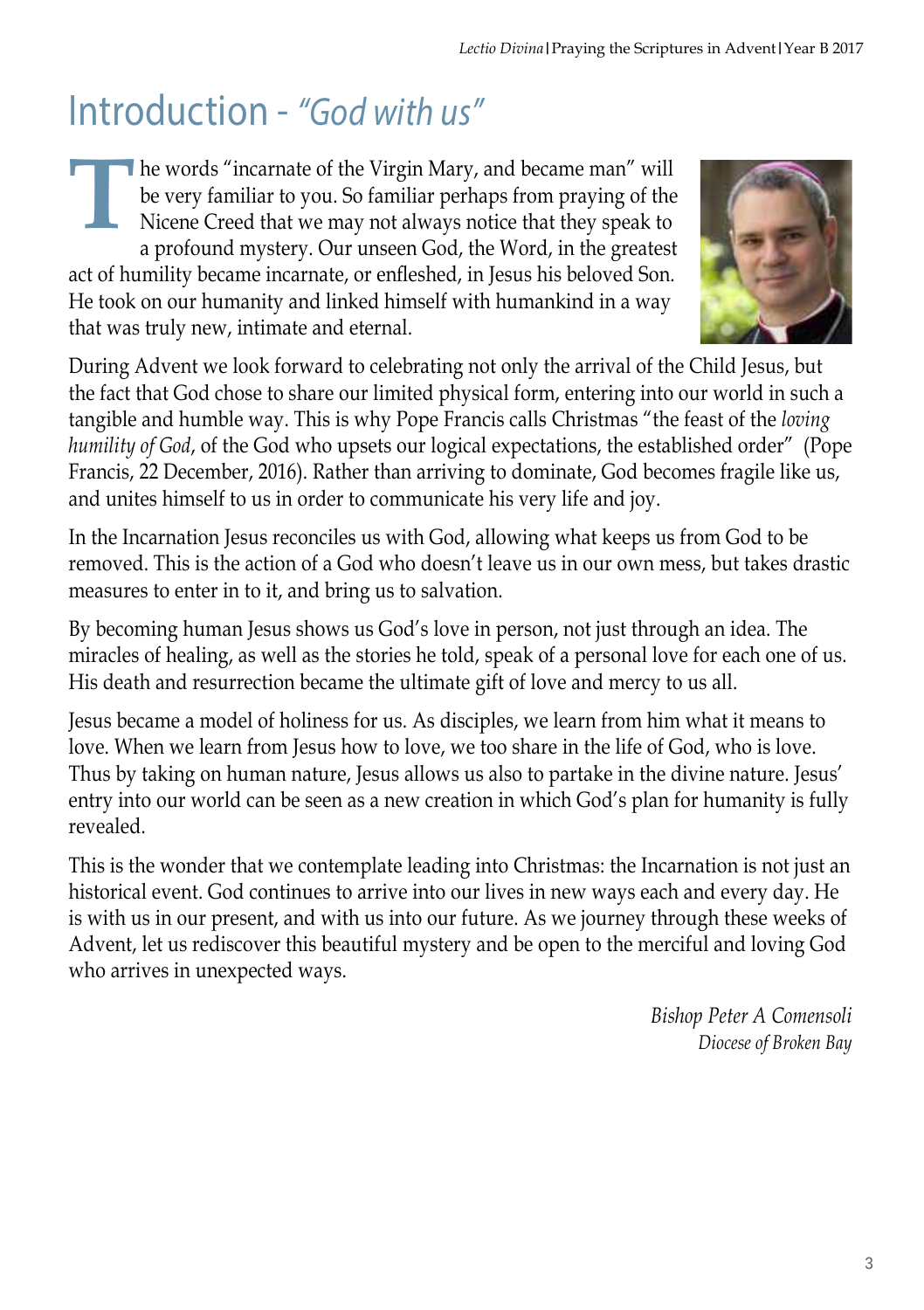## How to Pray Lectio Divina

A reading and reflection on the Scriptures which leads to prayer and transformation of life.

# **1 Reading**

#### **Reading – getting to know the text (senses)**

The first step is to come to know the text in its entirety. We look at it as a whole, embracing all the elements of it. What is the inspired human author trying to tell us in the text? This reading is the beginning of a process that leads to meditation, prayer and the transformation of life.

- Take in all the elements of the text.
- Be aware of context, related texts, quotes.
- Who are key characters; what are key words?
- Apply all that you know about the text.
- Don't choose any one thing to work with at this stage.

**Sharing: If part of a group, you may wish to share your initial insights into the text.**

# **2 Meditation**

#### **Meditation – engaging with the text, making it your own (reason)**

Here we begin to reflect on the text. We approach the text not from its literal meaning, but from a theological point of view. What does it say about the God who speaks to me, and how I am to respond to that God? The text here acts like a mirror; it reveals to us our own faith journey and what we need to do to live it better.

What does the text tell me:

- about the God who speaks?
- about responding to that God?
- about my faith life?
- about what I need to do to transform my faith life?

#### **Sharing: If part of a group, you may wish to share something of your deeper reflections.**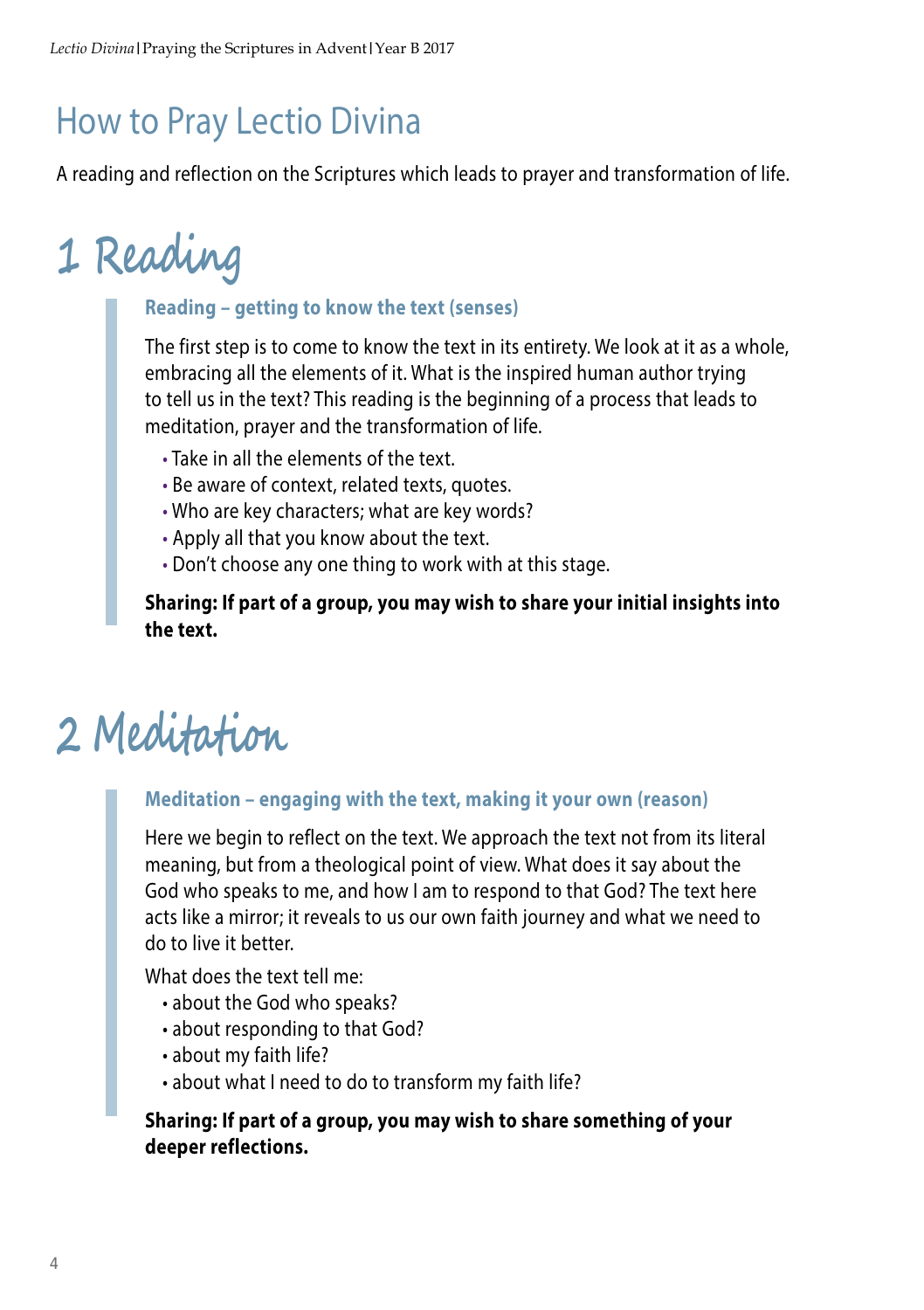# **3 Prayer**

#### **Prayer – let prayer emerge from your working with the text (will)**

Our prayer here arises out of meditation. We are humbled and have become aware of our need for God to help us. We pray for the grace to put into practice our insight into what we need to do to live our faith life more fully.

- Our prayer stems from our reading / meditation.
- Meditation humbles us, so we turn to God in our need.
- We seek the grace we need to do what we must to transform our life.
- We acknowledge that alone we can do nothing.
- "I can do all things in him who strengthens me." (cf. Philippians 4:13)

# **4 Action**

#### **Action – throughout the day**

To help us throughout the day to focus on our particular insight we now choose a word, phrase or sentence. By repeating it during the day we are reminded of what we need to do, and remember that God gives to us the help that we need to do it. The goal of lectio divina is transformation of life, so this continuing repetition is like a leaven that brings about the transformation.

- Now choose a word, phrase, sentence.
- Bring it to mind frequently during the day.
- Let it recapture the experience of your lectio.
- Use it especially in situations relating to your lectio insight.
- "Daily and hourly till the soil of the heart with the Gospel plough." (St John Cassian)

#### **Sharing: If part of a group, you may wish to share the text chosen for daily reflection.**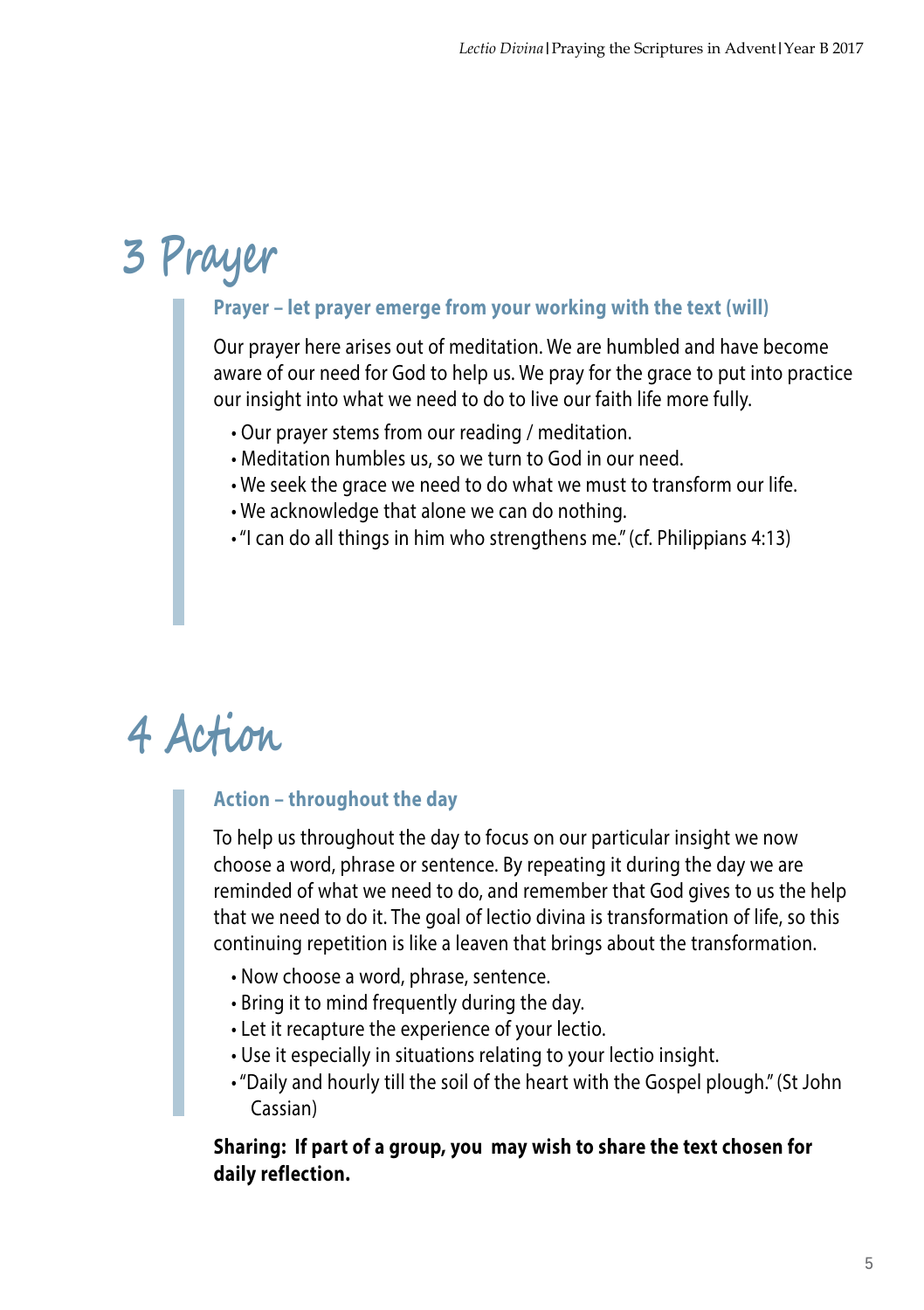## How to use this Booklet

his booklet invites you to prayerfully and meditatively reflect on the Sunday readings during Advent and select readings from Christmas.<br>An outline of the meditative and prayerful reflection of *lectio divina* is offered t readings during Advent and select readings from Christmas.

An outline of the meditative and prayerful reflection of *lectio divina* is offered at the beginning of this booklet.

To find out more about *lectio divina*, including a video clip which models the process, please visit www.dbb.org.au

This booklet is an instrument that can be used in a variety of ways. Please use it in whatever way suits you best.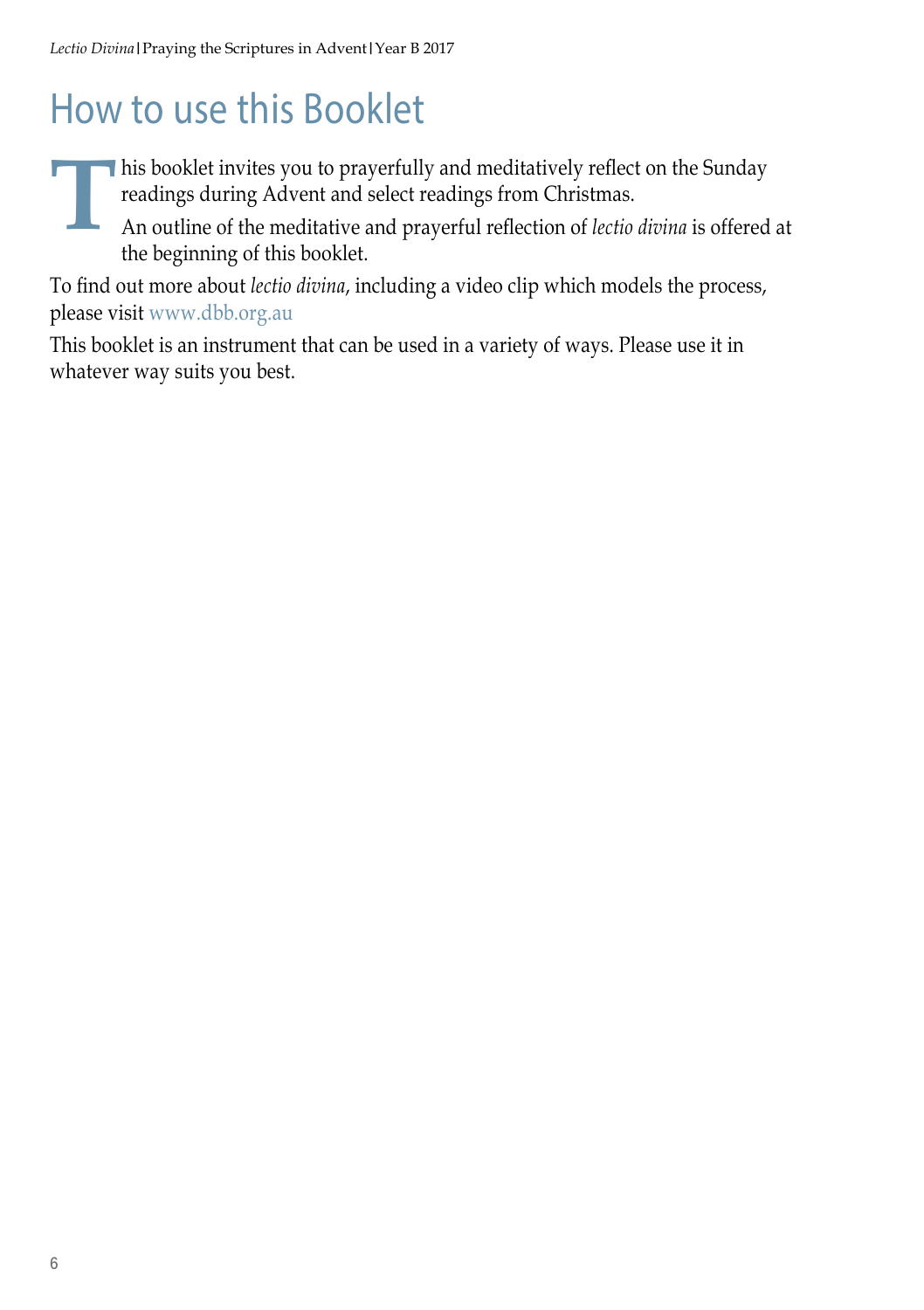*Just as time starts to gather pace towards Christmas, Advent seeks to slow me down, to savour this time, to find spaces of awareness, and moments of watchfulness.*

*Jesus,*

*I long for this quiet, reflective time, to see your presence with me in a new way, to see those around me with fresh eyes, to see myself authentically.*

 *Jesus,*

*you broke into our world as a child, you are God with us. Help me to appreciate what your coming means.*

> *You gave your life for us, you are God with us. In my tough times, send your light.*

*Your Spirit permeates all creation, you are God with us.*

*Help me to be open to the new and unexpected ways you enter my life. Amen.*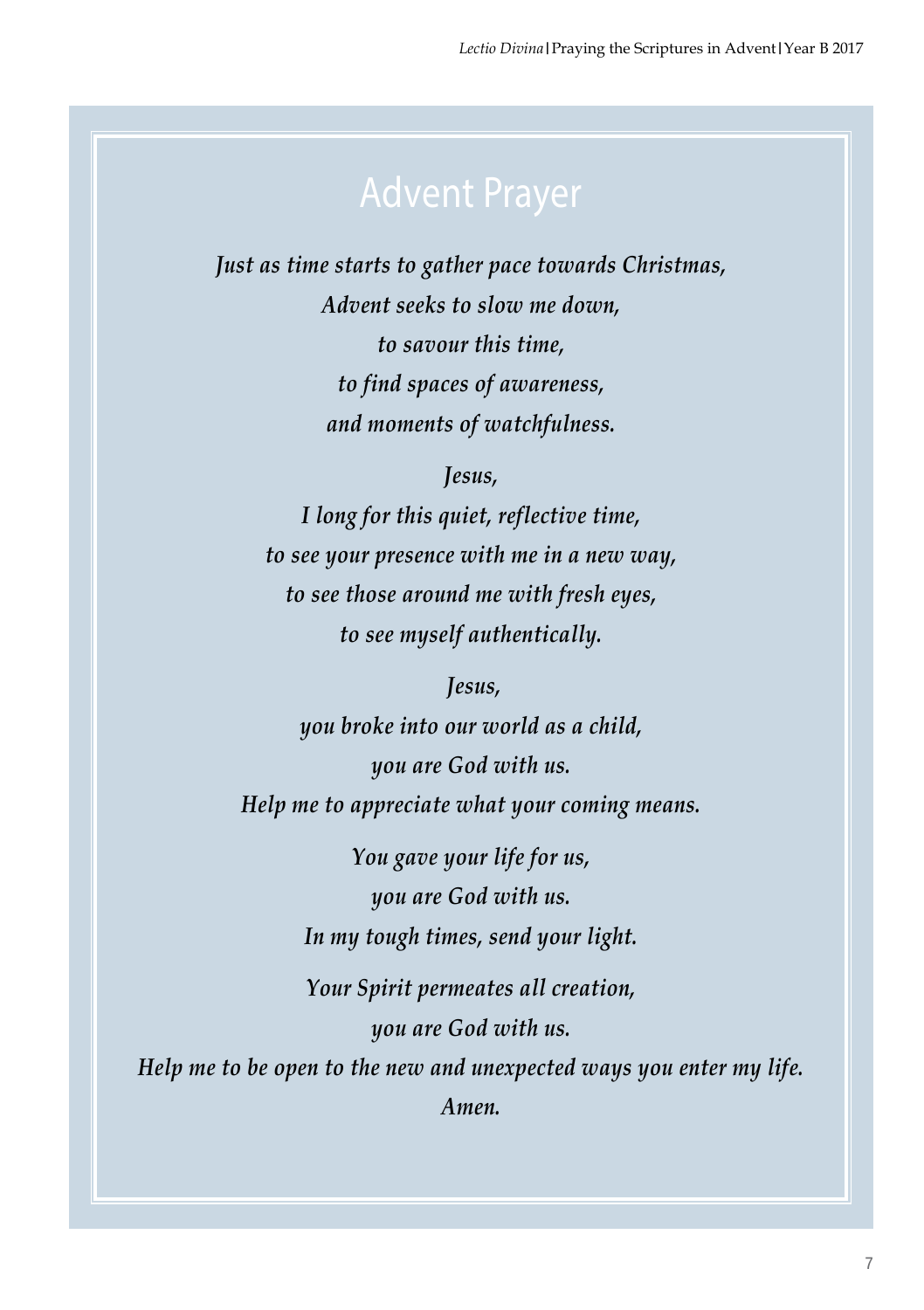*A series of seven ancient antiphons, called the "O" Antiphons, feature in the last 7 days of Advent (Dec 17 – 24). These can be easily missed. They richly express the Church's faith in what the Messiah means to us and our great longing that he comes amongst us. They are used at Mass as verses before the Gospel, and can also become our own prayer as we wait expectantly this Advent.*

> *O Wisdom of our God Most High, guiding creation with power and love: come to teach us the path of knowledge!*

*O Leader of the House of Israel, giver of the Law to Moses on Sinai: come to rescue us with your mighty power!*

*O Root of Jesse's stem, sign of God's love for all his people: come to save us without delay!*

*O Key of David, opening the gates of God's eternal Kingdom: come and free the prisoners of darkness!*

*O Radiant Dawn, splendour of eternal light, sun of justice: come and shine on those who dwell in darkness and in the shadow of death!*

*O King of all nations and keystone of the Church: come and save us, whom you formed from the dust!*

*O Emmanuel, our King and Giver of Law: come to save us, Lord our God!*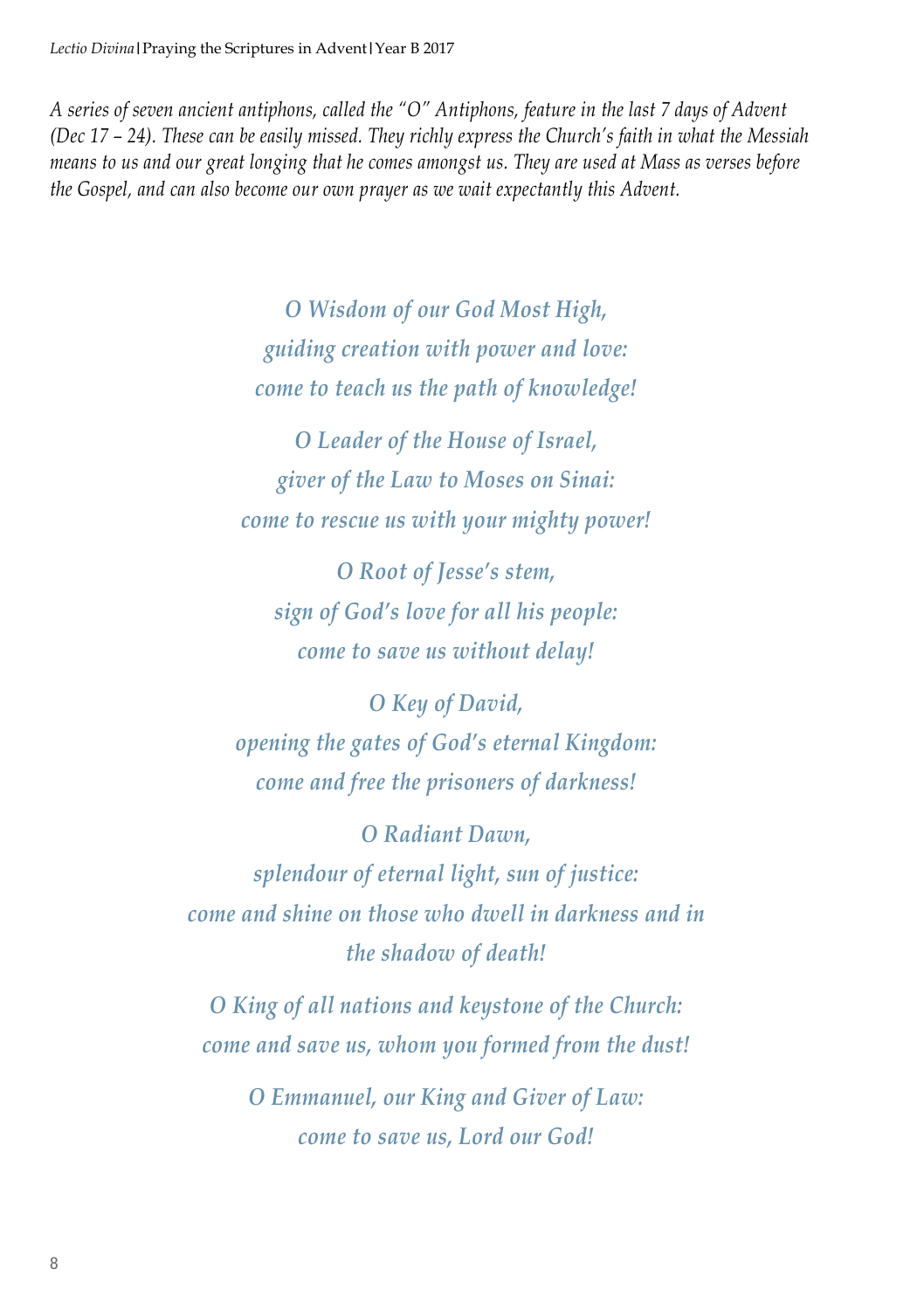# Keep awake



*Lectio Divina***|**Praying the Scriptures in Advent**|**Year B 2017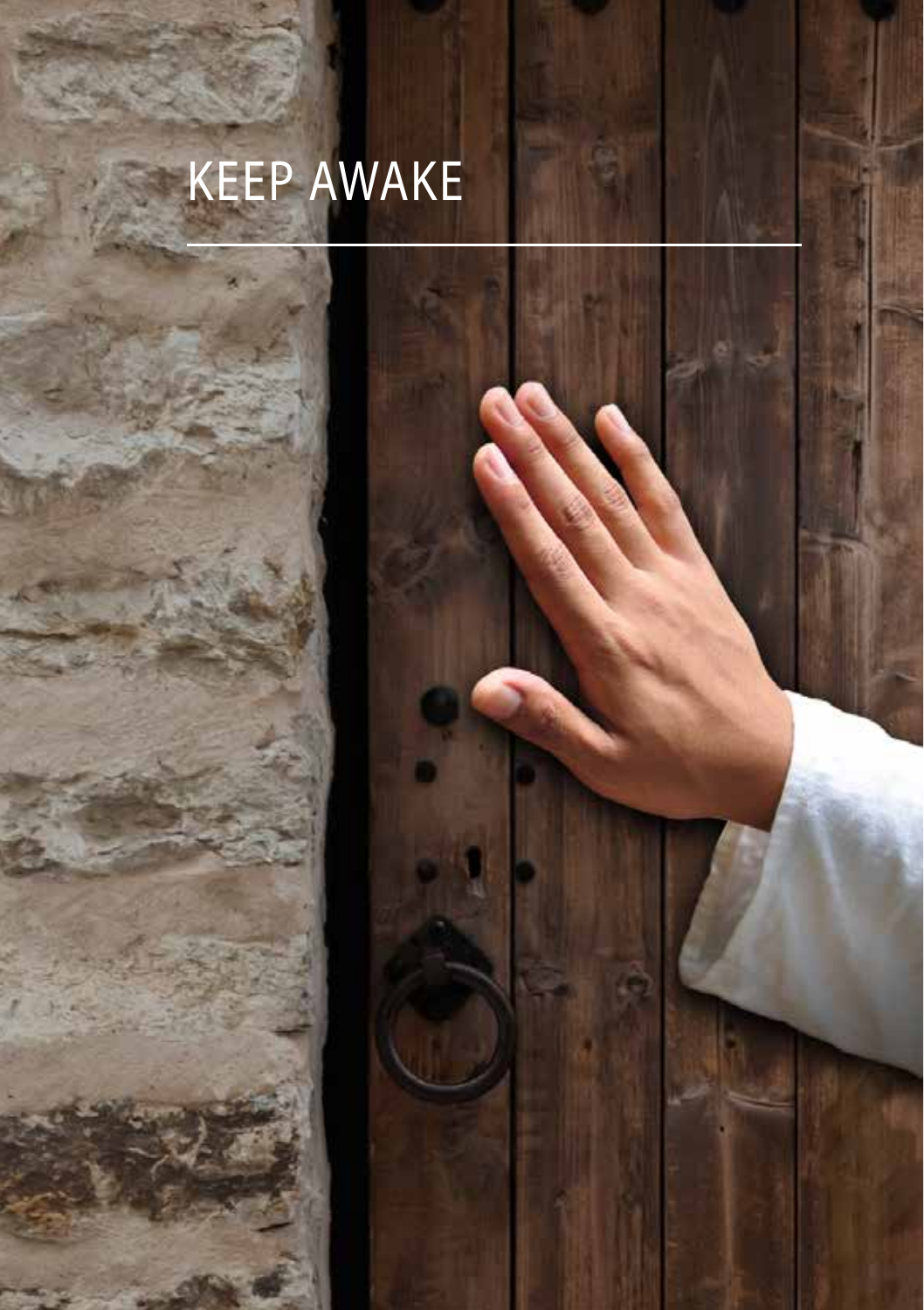# 1st Sunday of Advent

#### Isaiah 63:16-17, 64:1, 3-8

*63 16For you are our father, though Abraham does not know us and Israel does not acknowledge us; you, O LORD, are our father; our Redeemer from of old is your name. 17Why, O LORD, do you make us stray from your ways and harden our heart, so that we do not fear you? Turn back for the sake of your servants, for the sake of the tribes that are your heritage.* 

*64 O that you would tear open the heavens and come down, so that the mountains would quake at your presence. 3 When you did awesome deeds that we did not expect, you came down, the mountains quaked at your presence. 4 From ages past no one has heard, no ear has perceived, no eye has seen any God besides you, who works for those who wait for him. 5 You meet those who gladly do right, those who remember you in your ways. But you were angry, and we sinned; because you hid yourself we transgressed. 6 We have all become like one who is unclean, and all our righteous deeds are like a filthy cloth. We all fade like a leaf, and our iniquities, like the wind, take us away. 7 There is no one who calls on your name, or attempts to take hold of you; for you have hidden your face from us, and have delivered us into the hand of our iniquity. 8 Yet, O LORD, you are our Father; we are the clay, and you are our potter; we are all the work of your hand.*

### 1 Corinthians 1:3-9

*3 Grace to you and peace from God our Father and the Lord Jesus Christ. 4 I give thanks to my God always for you because of the grace of God that has been given you in Christ Jesus, 5 for in every way you have been enriched in him, in speech and knowledge of every kind— 6 just as the testimony of Christ has been strengthened among you— 7 so that you are not lacking in any spiritual gift as you wait for the revealing of our Lord Jesus Christ. 8 He will also strengthen you to the end, so that you may be blameless on the day of our Lord Jesus Christ. 9 God is faithful; by him you were called into the fellowship of his Son, Jesus Christ our Lord.* 

#### Mark 13:33-37

*13 33Beware, keep alert; for you do not know when the time will come. 34It is like a man going on a journey, when he leaves home and puts his slaves in charge, each with his work, and commands the doorkeeper to be on the watch. 35Therefore, keep awake—for you do not know when the master of the house will come, in the evening, or at midnight, or at cockcrow, or at dawn, 36or else he may find you asleep when he comes suddenly. 37And what I say to you I say to all: Keep awake."*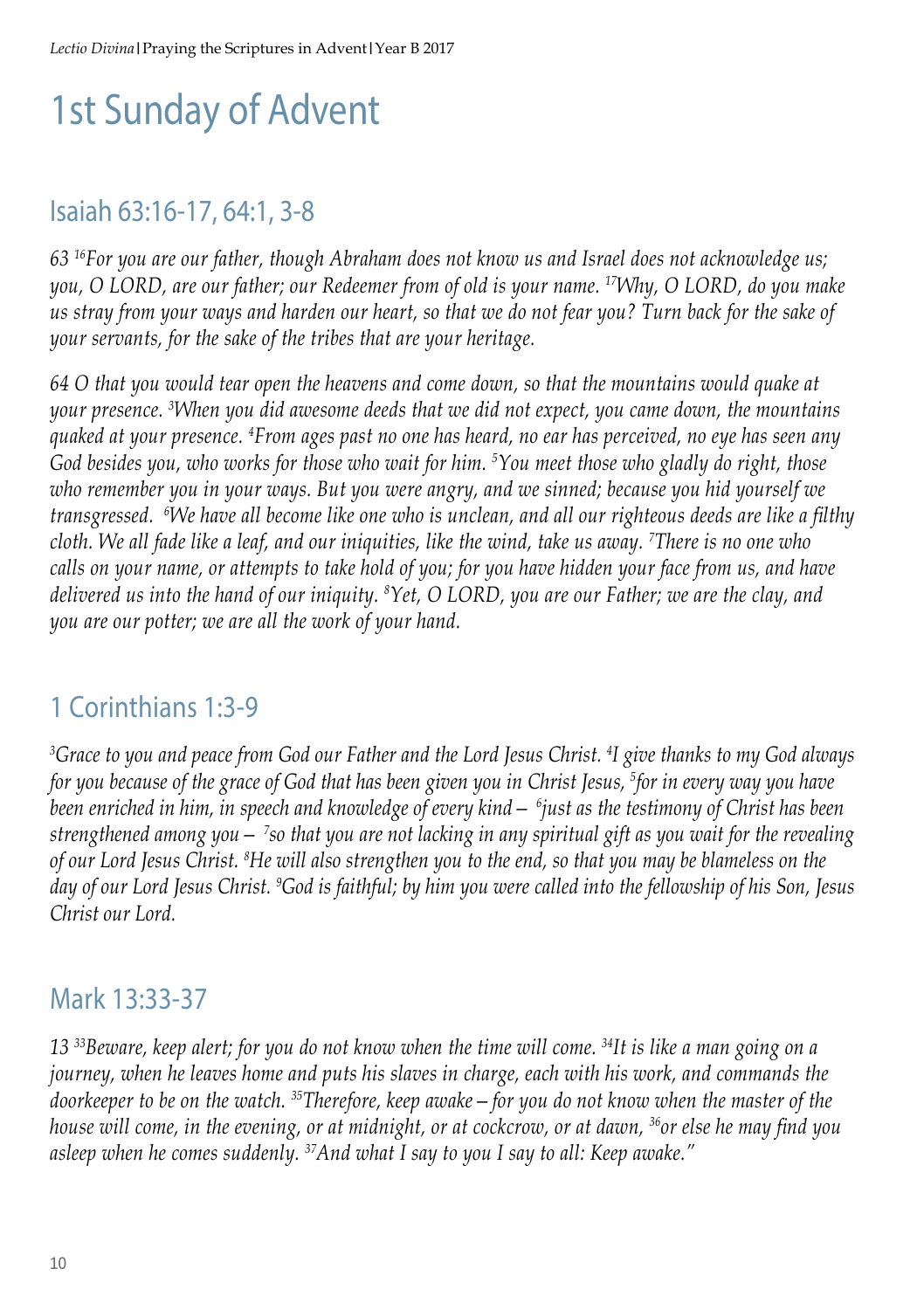## Reflection

#### *Pina Bernard*

Last year, I decided that I wasn't going to buy into the 'busyness' of the Christmas season. I purposely slowed down my walking pace, relaxed my shoulders and breathed as I tackled the inevitable visit to the shopping centre. I felt like the character in a slow motion scene in a movie where, while everything was happening at speed around me, I was instead moving slowly, almost floating, suspended, in a state of heightened awareness and observation.

This speaks to me of Advent - a time to watch, wait, to keep awake and alert, as the Gospel for this week tells us. It's a time to pay attention - God is coming to us in a new way, so we had better get ready for when God comes.

Of course, God entered into our world in a definitive and unique way in the child Jesus; and Jesus will return at a time in the future that we don't know. But if we stay spiritually awake and pay attention, between these two momentous occasions bracketing a large expanse of time, Christ still enters in new ways all the time.

There were two Greek words for time – "chronos" and "kairos". Whilst 'chronos' speaks of our regular daily chronological time in days, hours and minutes that we know so well, 'kairos' speaks of a 'right and opportune moment' or a suitable time when something is to happen. This sort of time describes time in God very well – those moments when things happen in God's time, at God's appointed time. The birth of Christ was a kairos moment when God's time intersected with ours. Jesus' coming as one of us brings God into our human condition in an integral way. God's presence has been woven into our reality and is here to stay.

Yet, our spiritual life is made up of times when God indeed does seems close, and times when God seems far. It's the times when God seems far that challenge us. Why isn't my prayer being answered when I am suffering? This is the cry of the people in the first reading, calling for the God they know who has helped them in the past to 'tear open the heavens and come down'. They have built a relationship with God, and they still trust that God will help them as in the past. As God led them out of Egypt, God can lead them out of Babylon. And while they wait, they know that God is trustworthy and faithful.

Advent speaks of hope and confidence in our waiting. Do we trust enough to wait expectantly, or does our waiting force us to give up on God? Can we trust that God is faithful? In all situations, we mustn't confuse God's delay with God's denial. When we are on a faith journey, we always have something to hold on to, a memory of a loving God who is faithful. When God seems absent, this is when we must wait. These are the times when we show God our faithfulness and our trust in God's grace and mercy.

Advent reminds us to wake up and be attentive in our waiting for when Christ ultimately returns, but also to be awake to Christ here and now. Ultimately, we are children of the day, not of the night. We shouldn't be sleeping, but should be awake to the newness that a life in Christ brings. What does it mean for us, then, to 'stay awake'?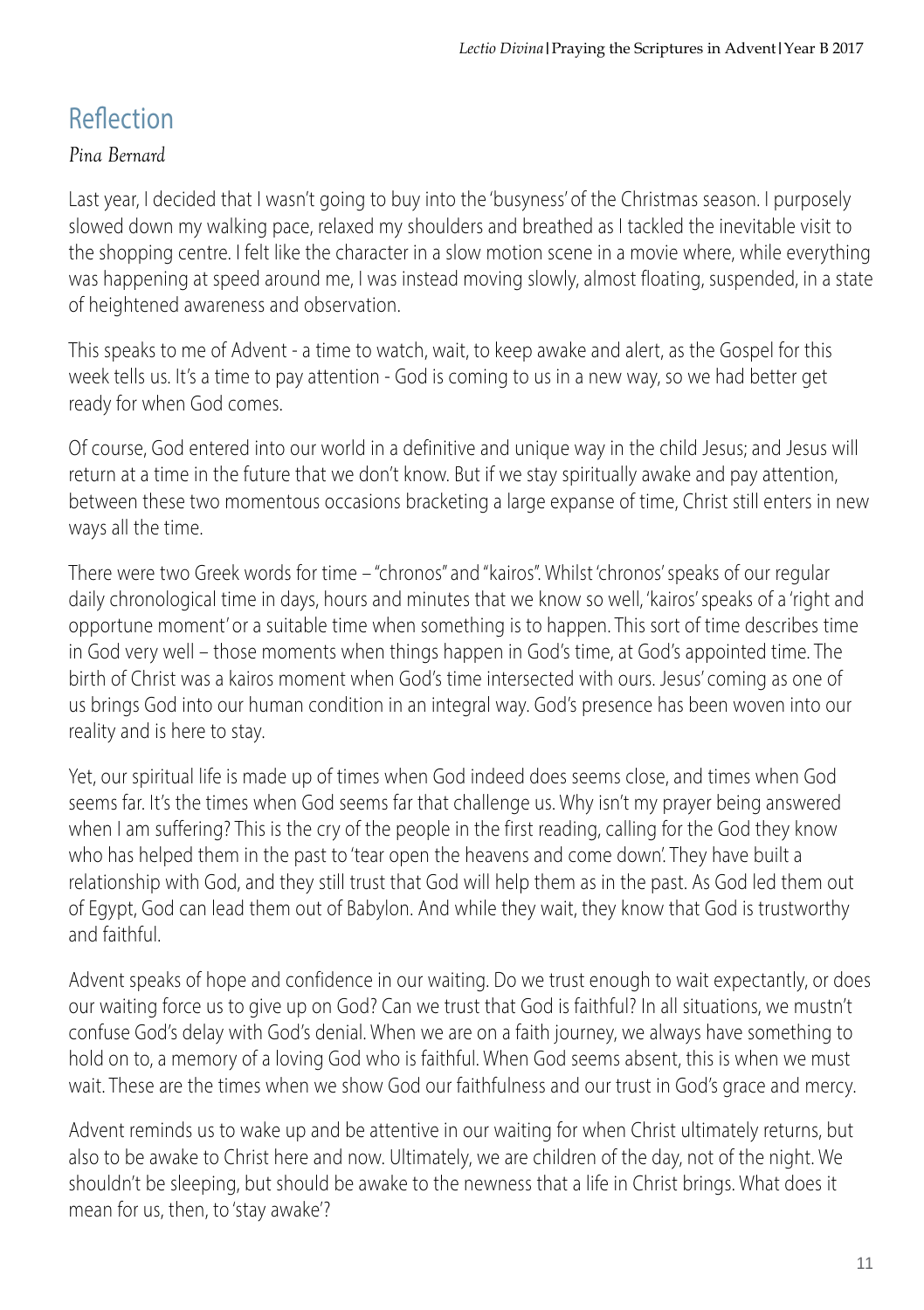We wake up to the fact that God is in relationship with us and present to us:

We wake up to what we have done wrong, and face it and try to change:

We wake up to what is really important in our life and make this the priority;

We wake up to the reality of people's needs around us;

We wake up to our selfishness and focus on others instead;

We wake up to the grandeur of all of God's creation;

We go through life with eyes and ears wide open, responding authentically to the situations we find.

This Advent, let's keep our focus on Christ. Let's be awake to what he wants us to see so that when Christmas comes, we can say, yes, God has come in a new way today, and is indeed God with us every day.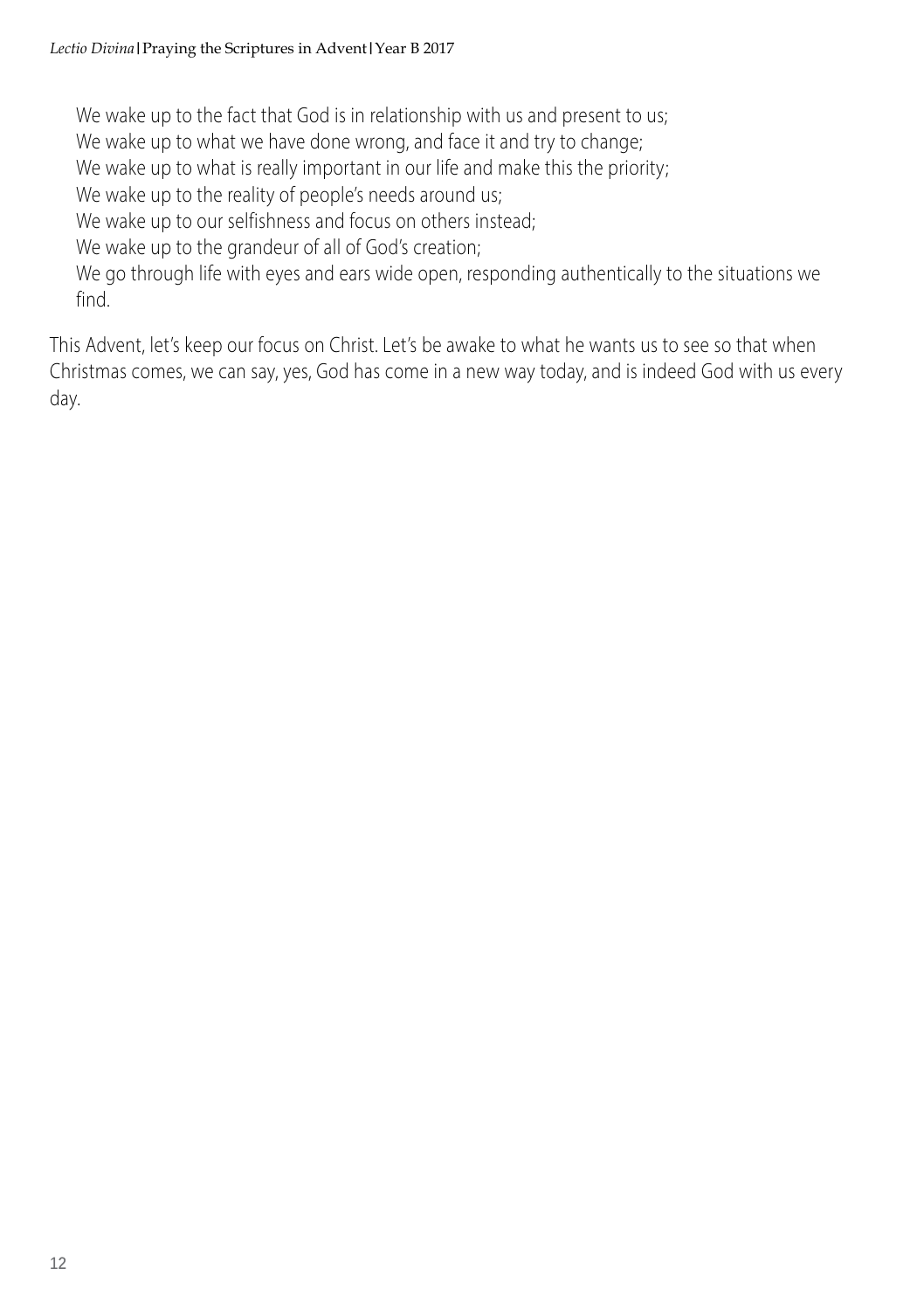#### Reflection questions:

- **1. At what speed have I started Advent this year?**
- **2. Where are the spaces that I am going to make for God this Advent?**
- **3. In what ways has God been faithful in my life? Can I hold onto this in tough times?**
- **4. What area of my life am I being called to wake up to?**
- **5. In what area of my life do I pray that God will enter in a new way?**

Dear Brothers and Sisters: Today I wish to speak about that dimension of hope which we can call *attentive waiting*. Jesus tells his disciples to be like those who await the return of their master, with lamps alight (cf. *Lk* 12:35-36). As Christians, therefore, we are always attentive, awaiting the Lord's return, when God will be all in all (cf. 1 *Cor* 15:28). Every day is a new opportunity to be attentive to God, to welcome the day as his gift, and to live that day by offering our good works to him. Such attentiveness requires patience, however, if we are not to lose sight of God's grace when our days are monotonous, or our difficulties many. For no night is so long, as to make us forget the joy that comes with dawn. As Christians, we know that Christ will return; that no matter what we may suffer, life has its purpose and deeper meaning, and that the merciful Lord will greet us at its end. Thus we can look upon history and our own lives with confidence and hope, knowing that the future is not guided solely by the work of our hands but by God's providence. May we repeat everyday the words of the first disciples: "Come, Lord Jesus!" (*Rev*. 22:20). And in our most difficult moments, may we hear the consoling response of Jesus: "Behold, I am coming soon" (*Rev*. 22:7).

*Pope Francis, 11 October 2017*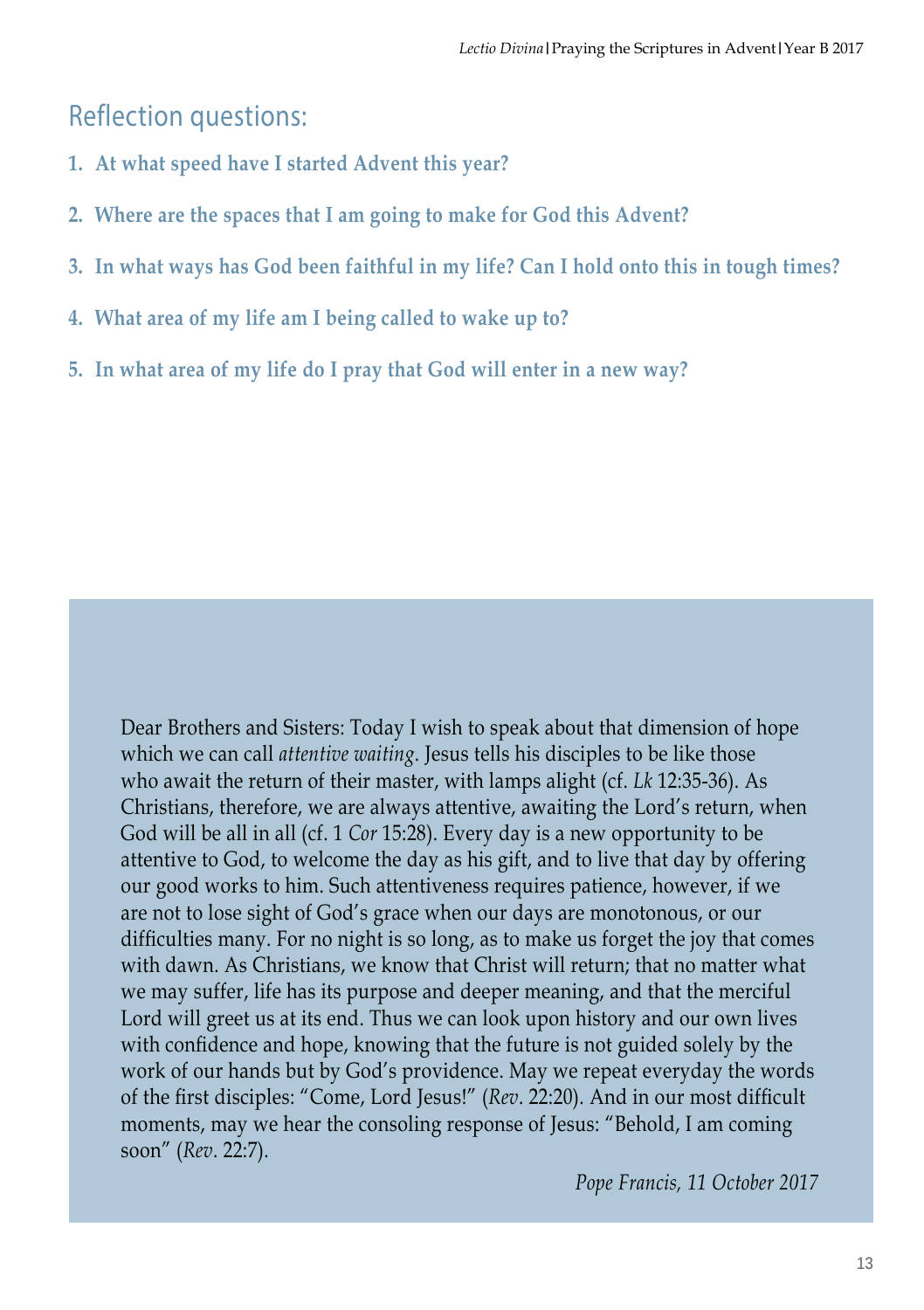# Prepare the way

*Lectio Divina***|**Praying the Scriptures in Advent**|**Year B 2017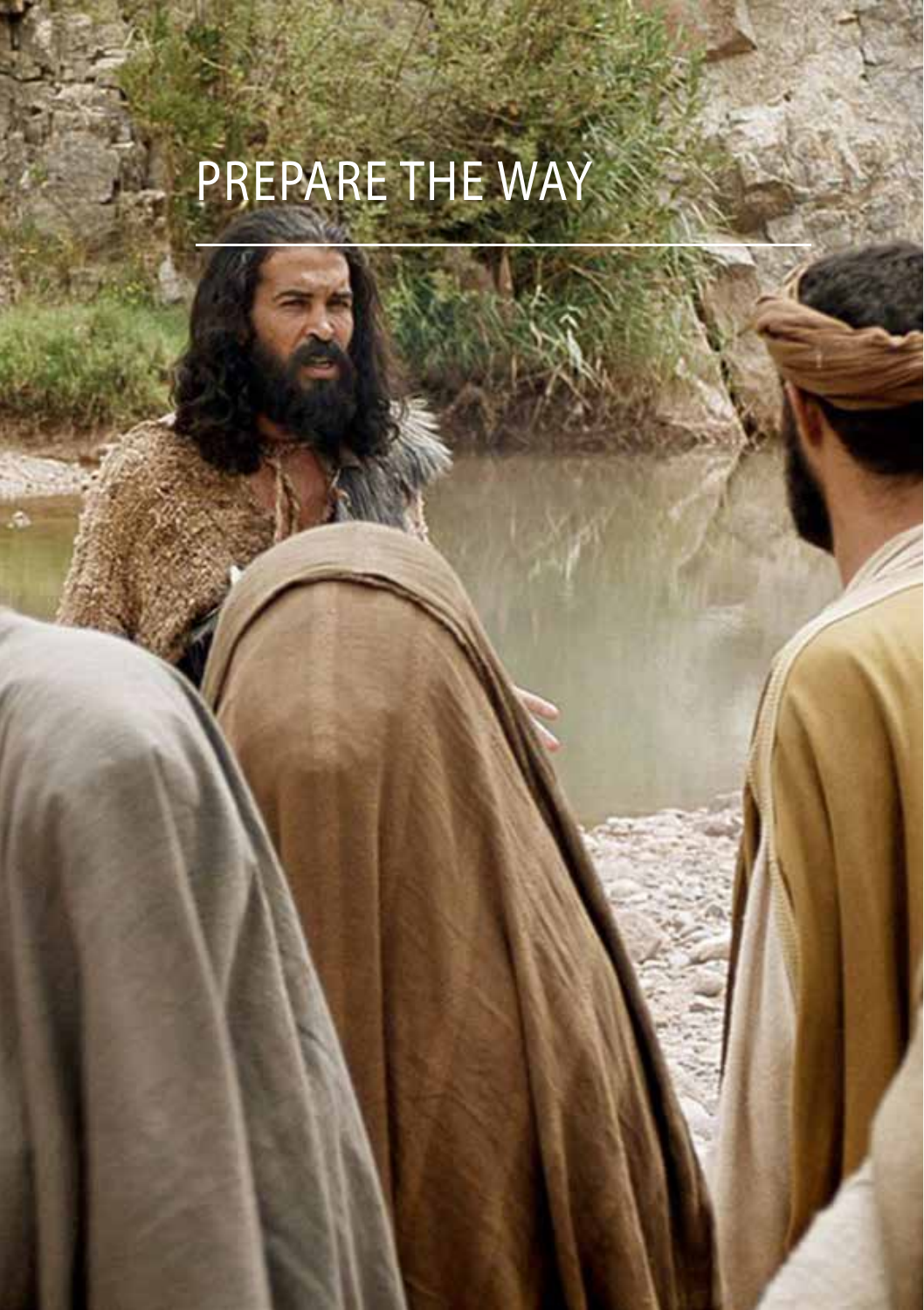# 2nd Sunday of Advent

#### Isaiah 40:1-5, 9-11

*40 Comfort, O comfort my people, says your God. 2 Speak tenderly to Jerusalem, and cry to her that she has served her term, that her penalty is paid, that she has received from the Lord's hand double for all her sins. 3 A voice cries out: "In the wilderness prepare the way of the LORD, make straight in the desert a highway for our God. 4 Every valley shall be lifted up, and every mountain and hill be made low; the uneven ground shall become level, and the rough places a plain. 5 Then the glory of the LORD shall be revealed, and all people shall see it together, for the mouth of the LORD has spoken."* 

*9 Get you up to a high mountain, O Zion, herald of good tidings; lift up your voice with strength, O Jerusalem, herald of good tidings, lift it up, do not fear; say to the cities of Judah, "Here is your God!" 10See, the Lord GOD comes with might, and his arm rules for him; his reward is with him, and his recompense before him. 11He will feed his flock like a shepherd; he will gather the lambs in his arms, and carry them in his bosom, and gently lead the mother sheep.* 

#### 2 Peter 3:8-14

*3 8 But do not ignore this one fact, beloved, that with the Lord one day is like a thousand years, and a thousand years are like one day. 9The Lord is not slow about his promise, as some think of slowness, but is patient with you, not wanting any to perish, but all to come to repentance. 10But the day of the Lord will come like a thief, and then the heavens will pass away with a loud noise, and the elements will be dissolved with fire, and the earth and everything that is done on it will be disclosed.* 

*11Since all these things are to be dissolved in this way, what sort of persons ought you to be in leading lives of holiness and godliness, 12waiting for and hastening the coming of the day of God, because of which the heavens will be set ablaze and dissolved, and the elements will melt with fire? 13But, in accordance with his promise, we wait for new heavens and a new earth, where righteousness is at home. 14Therefore, beloved, while you are waiting for these things, strive to be found by him at peace, without spot or blemish.*

#### Mark 1:1-8

*1 The beginning of the good news of Jesus Christ, the Son of God.* 

*2 As it is written in the prophet Isaiah,* 

*"See, I am sending my messenger ahead of you, who will prepare your way;*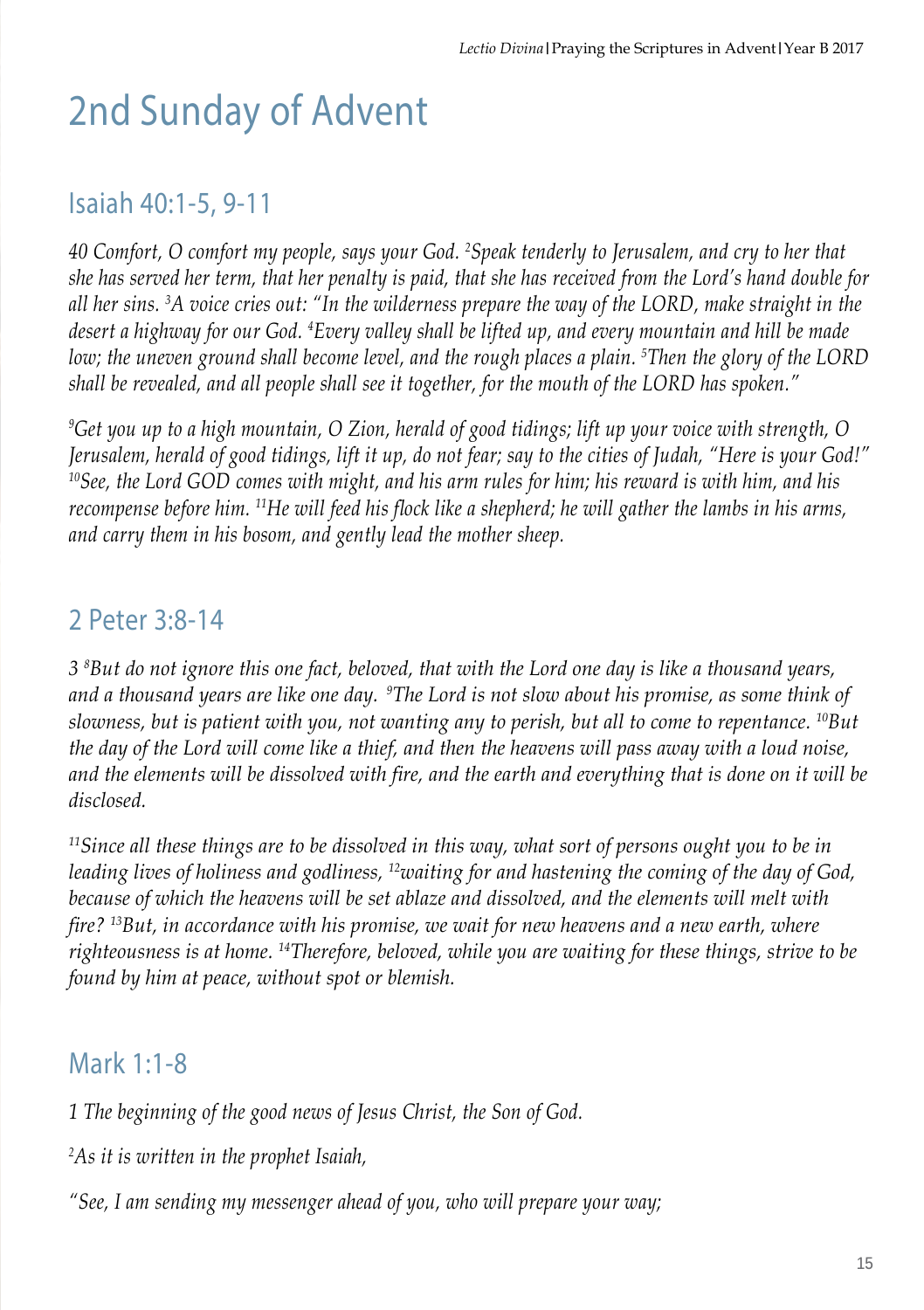*3 the voice of one crying out in the wilderness:* 

*'Prepare the way of the Lord, make his paths straight,'"* 

*4 John the baptiser appeared in the wilderness, proclaiming a baptism of repentance for the forgiveness of sins. 5 And people from the whole Judean countryside and all the people of Jerusalem were going out to him, and were baptised by him in the river Jordan, confessing their sins. 6 Now John was clothed with camel's hair, with a leather belt around his waist, and he ate locusts and wild honey. 7 He proclaimed, "The one who is more powerful than I is coming after me; I am not worthy to stoop down and untie the thong of his sandals. 8 I have baptised you with water; but he will baptise you with the Holy Spirit."*

### Reflection

#### *David Patterson*

Advent is a time of joyful anticipation. However, in the lead up to Christmas, we can find ourselves especially busy organising the tail-end of the year, shopping for gifts representing our love and connection with family and friends, and fielding generous offers to gather and celebrate with friends new and old. These rhythms are all life-giving, but they don't necessarily help us to "prepare the way of the Lord"

It is instructive to look at the etymology of the word prepare. From the Latin praeparare, it is a combination of two words: prae which means "before" and parare which may be rendered as "bring forward." Thus, to prepare is to get ready for something which is to take place. What's the "something" to take place? Nothing short of "The beginning of the Good News of Jesus Christ, the Son of God" (Mk 1:1). This is good news indeed if we apprehend the significance of our life in and through Jesus. It's certainly worthy of our preparing!

Like stage direction or a Greek tragedy where the narrator comes on set and fills us in on some important detail, the Gospel according to Mark begins with this truth. We eagerly read ahead hoping that the characters can appreciate what we already know. But it's not just written for the other in a time long ago. These are words for us, today. How do we prepare for the coming of the Good News? By preparing our hearts by way of prayer, by contemplating the face of Christ, by availing ourselves of the Sacrament of Reconciliation, by recollecting Jesus' saving grace, and a myriad of other personal responses which bring us closer to the person of Jesus. All this suggests a little time and space.

The early Christian believed in the imminent second coming of Christ, and it is for this that we really await in joyful hope. In the busyness of life and our pursuit of 'success,' unless we're prepared we find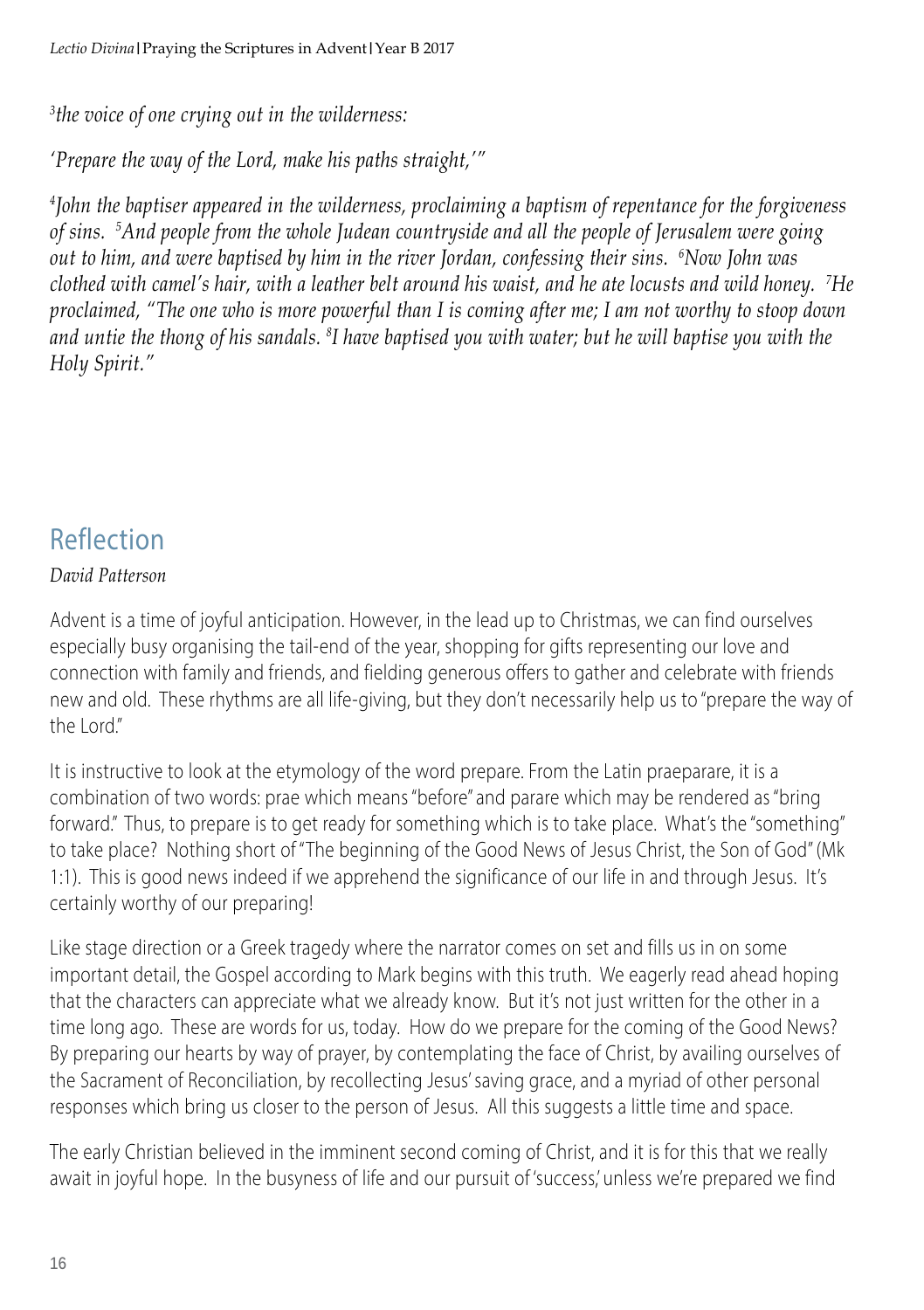ourselves constantly unorganised and taken by surprise. The great 20th century American monk and mystic, Thomas Merton, said that "People may spend their whole lives climbing the ladder of success only to find, once they reach the top, that the ladder is leaning against the wrong wall."

We are invited by this season to simultaneously prepare for Christ's coming and witness to his continued presence among us. This is part of the Paschal rhythm; an acknowledgment of the "already but not-yet." It's a little dangerous to speak of the Incarnation as exclusively an historical reality rooted in the past. It wasn't a quaint 30 year incursion in human history never to be visited again. The co-founder of the Catholic religious order, the Oblates of St Francis de Sales, Mother Mary de Sales Chappuis, used to say to the young seminarians, "Live your life in such a way so that people will proclaim, 'Truly, the Lord walks the earth again!'" The invitation to live the life of Christ is constantly before us, shaping us anew. This is how the kingdom is built; this is the source of the peace, joy and hope we seek in a world which so hungers.

The messenger in the first reading (Isaiah 40:1-5, 9-11) presents a joyful note of consolation that God is near, and God is coming. In our Gospel today, it is no coincidence that John the Baptist is figured, by way of dress and eating habits, as Elijah, the one promised to precede the coming of the Christ (cf. 2 Kgs 1:8; Mal 4:5). Just as Elijah had something important to say, so does John the Baptist in announcing the coming of the Christ, the promised one of old! He leads us in this Advent season to the "the beginning of the good news … the Son of God" (1:1). That we might have ears today to listen to this invitation and come closer to the person of Jesus. This is our preparation for receiving him at Christmas.

We should not be anxious about the future with its inevitable uncertainty and busyness. Advent allows the time to "make straight our paths" to the living God manifested in the person of Jesus. It is in the joyful anticipation of his coming, in our "preparing the way," that ensures our ladder is against the right wall, firmly planted for us to be, like John the Baptist, a guide for others to follow.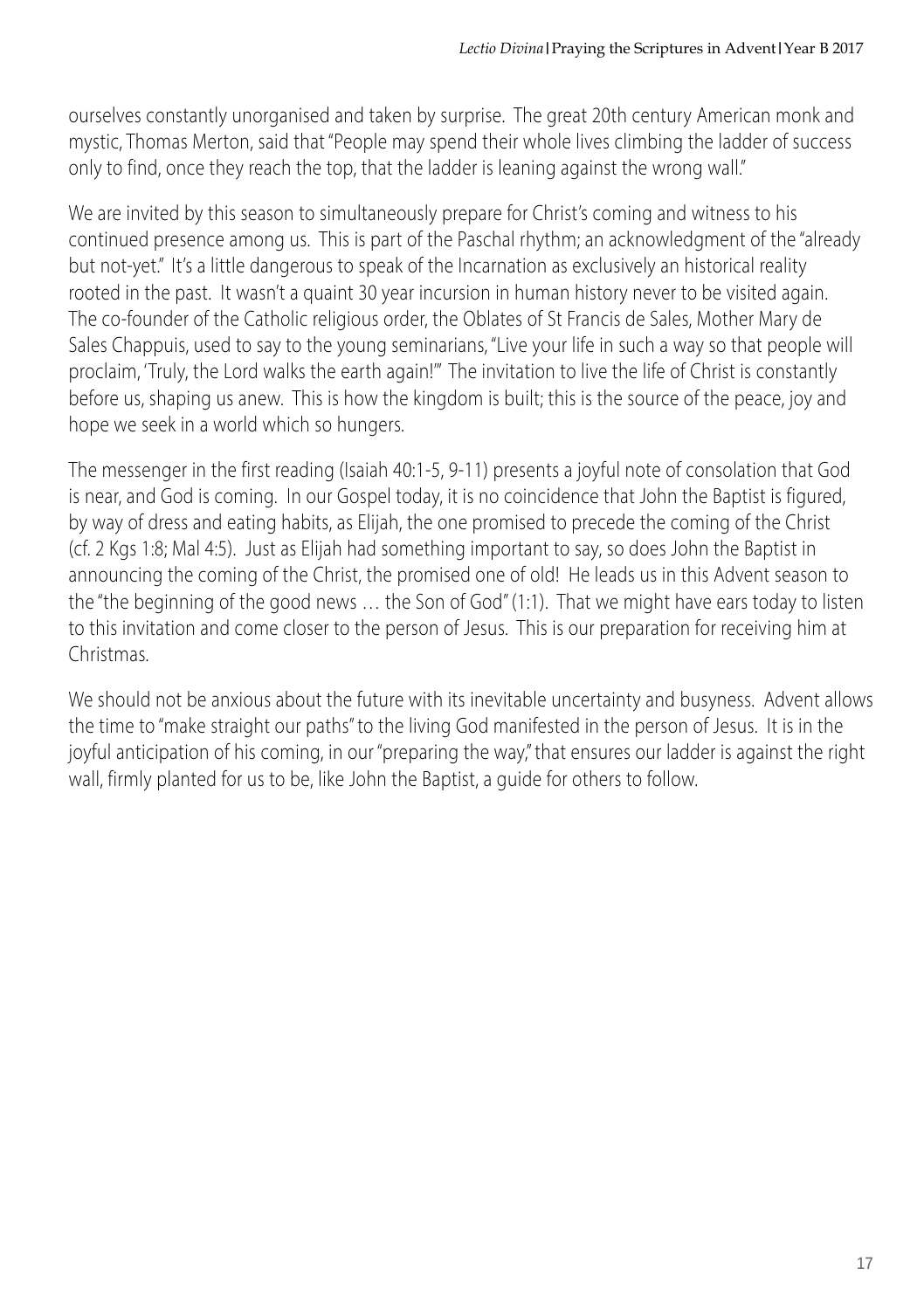### Reflection questions:

- **1. How can you best use these weeks of preparation to be spiritually ready for Christmas?**
- **2. What does "being prepared" mean to you? How ready are you right now? What are some of the indicators of this "readiness"?**
- **3. While Christmas can be a busy time for many, it is also a time of dislocation, isolation and loneliness for others. How might "preparing the way" this Advent encompass receiving Christ in the guise of the poor and marginalised?**
- **4. This Advent, for what are you yearning or longing?**
- **5. In what ways are you called to be a prophet of the message of John the Baptist?**

Isaiah addresses people who have passed through a dark period, who have been subjected to a very difficult trial; but now the time of comfort has come. Sorrow and fear can be replaced with joy, for the Lord himself will guide his people on the way to liberation and salvation. How will He do all this? With the solicitude and tenderness of a shepherd who takes care of his flock. He will in fact provide unity and security and feed his flock, gather the lost sheep into his sure fold, reserve special attention to the most fragile and weak (v.11). This is God's attitude toward us, his creatures. For this reason, the Prophet invites those who hear him — including us, today — to spread this message of hope: that the Lord consoles us. And to make room for the comfort which comes from the Lord.

*Pope Francis, 7 December 2014*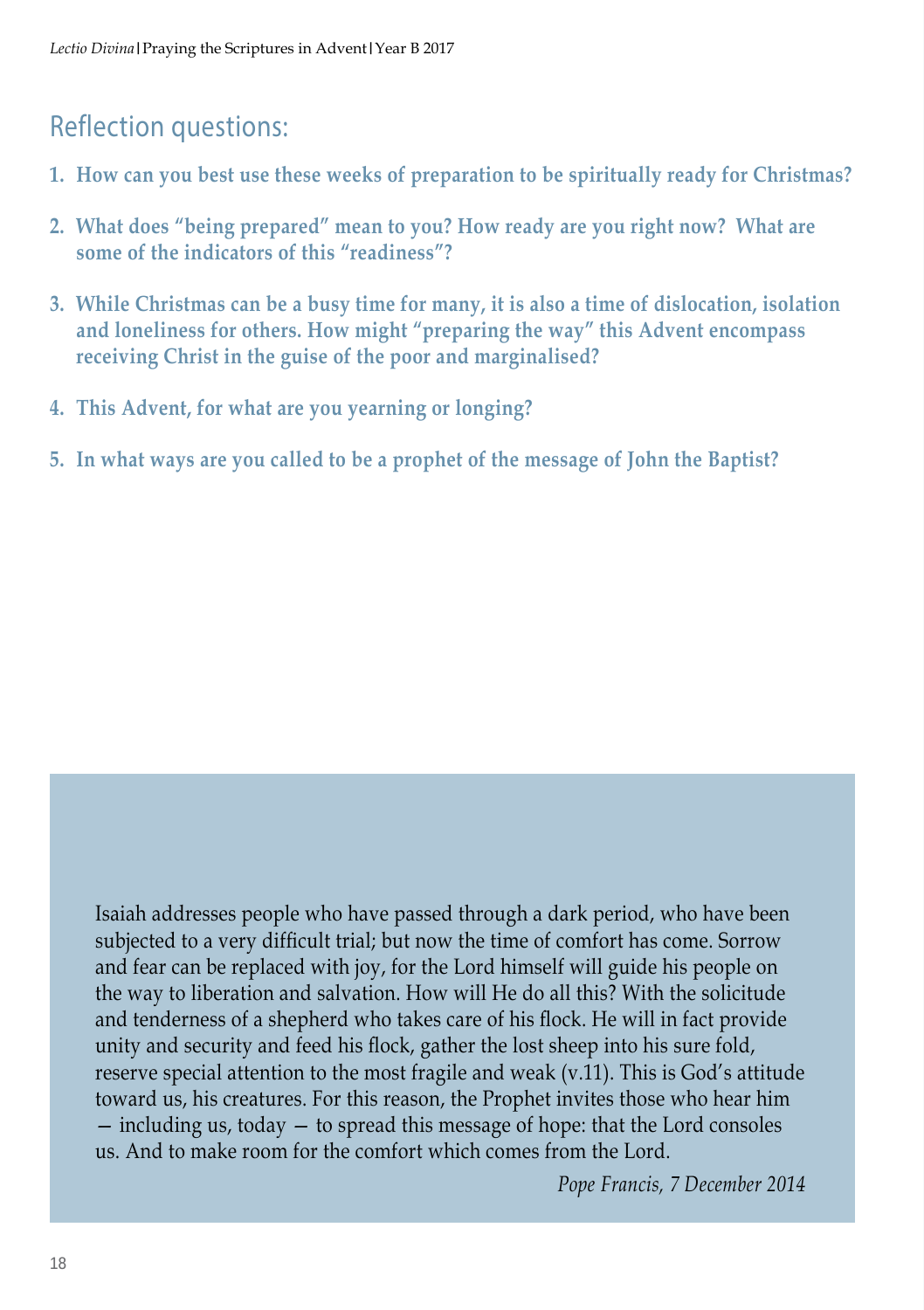# Testify to the light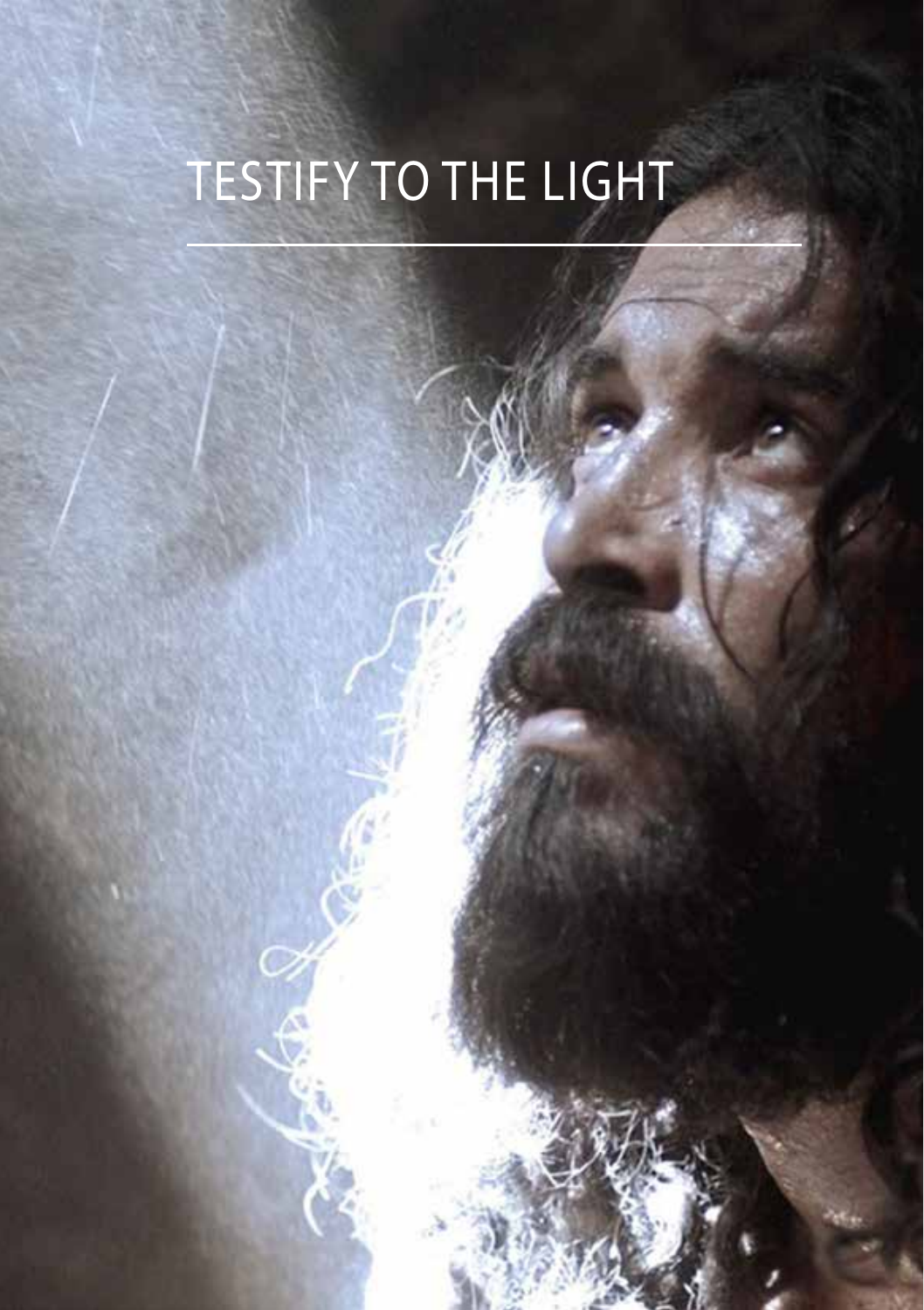## 3rd Sunday of Advent

#### Isaiah 61:1-2, 10-11

*61 The spirit of the Lord GOD is upon me, because the LORD has anointed me; he has sent me to bring good news to the oppressed, to bind up the brokenhearted, to proclaim liberty to the captives, and release to the prisoners; 2 to proclaim the year of the Lord's favour, and the day of vengeance of our God; to comfort all who mourn.* 

*10I will greatly rejoice in the LORD, my whole being shall exult in my God; for he has clothed me with the garments of salvation, he has covered me with the robe of righteousness, as a bridegroom decks himself with a garland, and as a bride adorns herself with her jewels. 11For as the earth brings forth its shoots, and as a garden causes what is sown in it to spring up, so the Lord GOD will cause righteousness and praise to spring up before all the nations.* 

### 1 Thessalonians 5:12-28

*5 12But we appeal to you, brothers and sisters, to respect those who labour among you, and have charge of you in the Lord and admonish you; 13esteem them very highly in love because of their work. Be at peace among yourselves. 14And we urge you, beloved, to admonish the idlers, encourage the faint hearted, help the weak, be patient with all of them. 15See that none of you repays evil for evil, but always seek to do good to one another and to all.* 

*16Rejoice always, 17pray without ceasing, 18give thanks in all circumstances; for this is the will of God in Christ Jesus for you. 19Do not quench the Spirit. 20Do not despise the words of prophets, 21but test everything; hold fast to what is good; 22abstain from every form of evil.* 

*23May the God of peace himself sanctify you entirely; and may your spirit and soul and body be kept sound and blameless at the coming of our Lord Jesus Christ. 24The one who calls you is faithful, and he will do this. 25Beloved, pray for us. 26Greet all the brothers and sisters with a holy kiss. 27I solemnly command you by the Lord that this letter be read to all of them. 28The grace of our Lord Jesus Christ be with you.* 

### John 1:6-8, 19-28

*1 6 There was a man sent from God, whose name was John. 7 He came as a witness to testify to the light, so that all might believe through him. 8 He himself was not the light, but he came to testify to the light.* 

*19This is the testimony given by John when the Jews sent priests and Levites from Jerusalem to ask*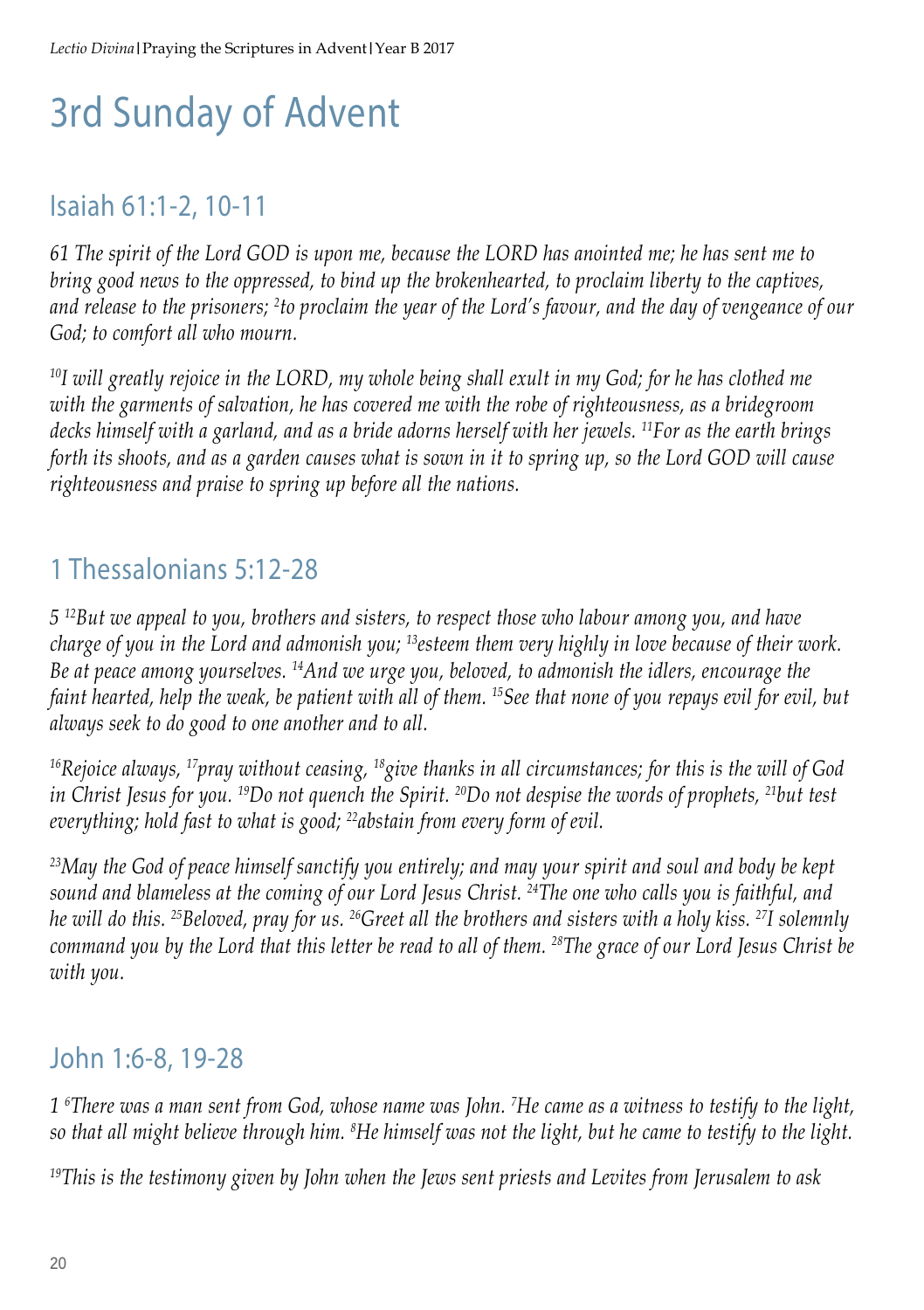*him, "Who are you?"* <sup>20</sup>He confessed and did not deny it, but confessed, "I am not the Messiah."<br><sup>21</sup>And they asked him, "What then? Are you Elijah?" He said, "I am not." "Are you the prophet?" *He answered, "No." 22Then they said to him, "Who are you? Let us have an answer for those who sent us. What do you say about yourself?" 23He said, "I am the voice of one crying out in the wilderness, 'Make straight the way of the Lord,'" as the prophet Isaiah said. 24Now they had been sent from the Pharisees. 25They asked him, "Why then are you baptizing if you are neither the Messiah, nor Elijah, nor the prophet?" 26John answered them, "I baptise with water. Among you stands one whom you do not know, 27the one who is coming after me; I am not worthy to untie the thong of his sandal." 28This took place in Bethany across the Jordan where John was baptising.* 

## Reflection

*Deacon Adrian Gomez*

If someone asks "Who are you?" how would you answer? Your name? What you do? Who you are related to? A group you belong to? What right you have to be there? How you answer this question might depend on who is asking the question and the context in which you find yourself. But in reflecting on our own deepest identity this is also a question we can ask of ourselves.

When the priests and Levites asked "Who are you?" to John, he answered who he was not. "I am not the Messiah." He is not Elijah, he is not the Prophet, he is not the light. In the Fourth Gospel, unlike the Synoptics, John is not called "John the Baptist" or "John the Baptiser".

So who is he? "The voice of one crying out in the wilderness." John knows who he is and who he is not. He claims neither too much nor too little. This Gospel presents us with the testimony of "John the Witness." He is a voice, a witness who is given credibility by his self-knowledge. The opening verses make John's identity and mission very clear:

- 1. God sent a man named John  $(v6)$
- 2. John came as a witness to the light (v.7a)
- 3. The aim of John's witness is that all may believe (v.7b)

John was on a mission from God. He was sent from God rather than simply being called by God. Being "sent by God" is something we associate with the prophets and saints. Most of us would be more comfortable with using the language of being called. To say "I have been called by God" somehow seems less intimidating, or maybe less arrogant, than "I have been sent by God." A disciple or "listener" is called to sit at the feet of their master and learn. An apostle is literally "one who is sent" on a mission. Pope Francis has repeatedly reminded us we are "missionary disciples." Like John, we have been called to be sent as witnesses.

To what are we witnesses? John reminds us that we are not pointing to ourselves, but we are to testify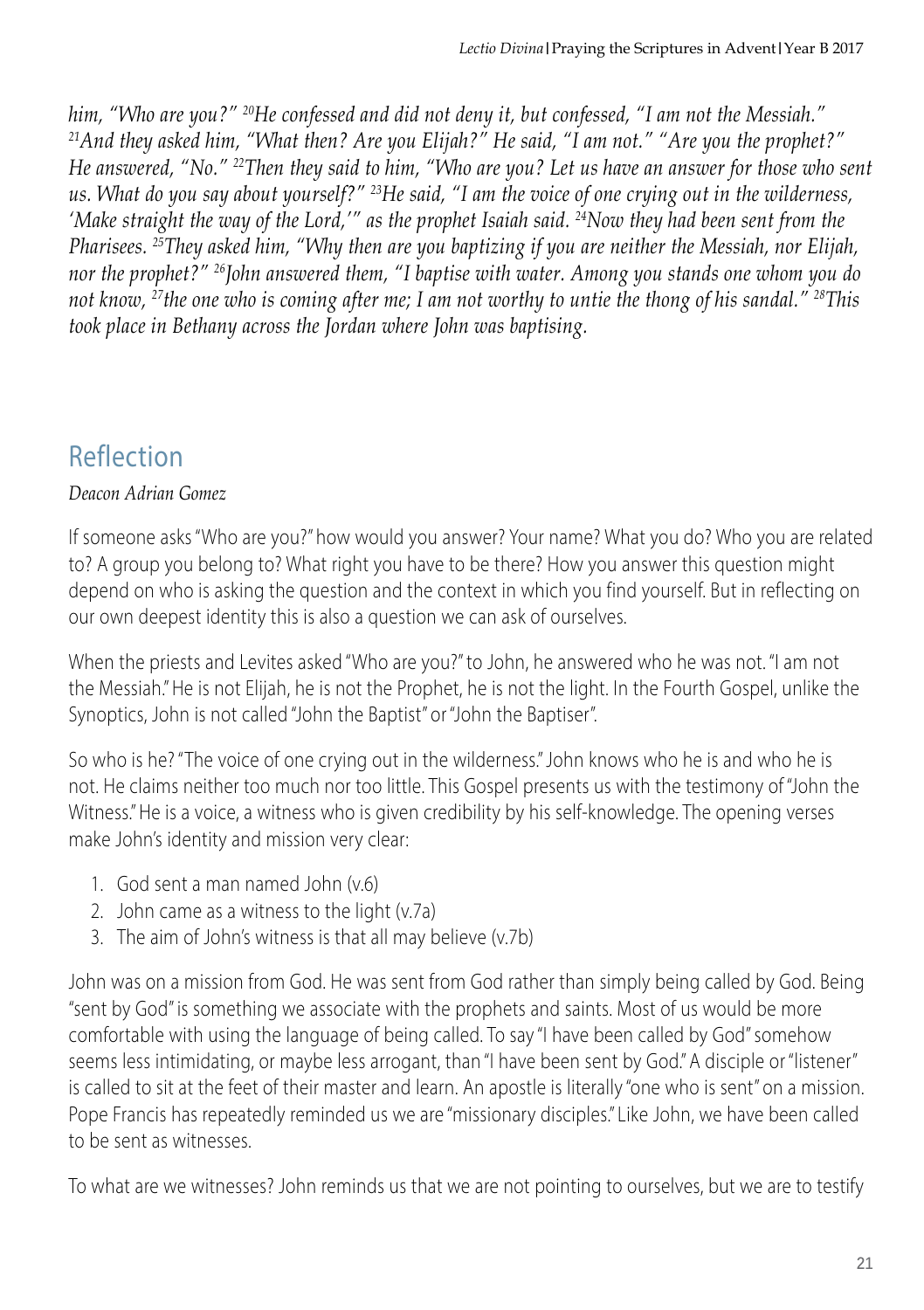to the light. This is a powerful image. To testify to the light presumes that we are in darkness. Have you ever been in complete darkness? Not the darkness of a moonless night, but the pitch darkness hundreds of feet underground at Jenolan caves when the guide turns off their torch? To be in darkness so deep that you can't see your hand waving in front of your face can be suffocating, terrifying.

But in this darkness, John is a voice of hope. The light is real, he tells us. Open your eyes and you will see. His words echo through the wildernesses of our world and our lives. There is tragedy in our lives – sickness, suffering and sorrow. Sin that separates us from God and each other. Hope doesn't make life easy. It makes life possible. Hope reminds us that it won't always be like this. There is light and life coming to us. God already here among us. As missionary disciples we must be people of hope. We point people to Jesus. We testify to the world that God is living and active in our lives, that God's light is shining through our brokenness.

More than just hope, we are called and sent by God to be people of joy. Often our image of John is of a cranky prophet, telling the people that they are sinners and criticising their leaders. But John knew the joy of leaving behind all the attachments and expectations of society and living a truly free life in the service of God. He rejoiced in seeing God's promises brought to fruition. A little later in this Gospel John says regarding Jesus: "Therefore this joy of mine is now complete. He must increase, but I must decrease." (John 3:30)

"I will greatly rejoice in the LORD," proclaims Isaiah, another prophet of hope, in the First Reading. "Rejoice always, pray without ceasing, give thanks in all circumstances," says St Paul to us in the Second Reading. Today is Gaudate Sunday, a day we get to tell Father that he looks "pretty in pink", a day of joy as we prepare for the coming of Jesus. Accept this joy into your heart as you recognise who you truly are, your deepest identity: a beloved child of God, a witness to the light, sent by God to bring good news to the oppressed.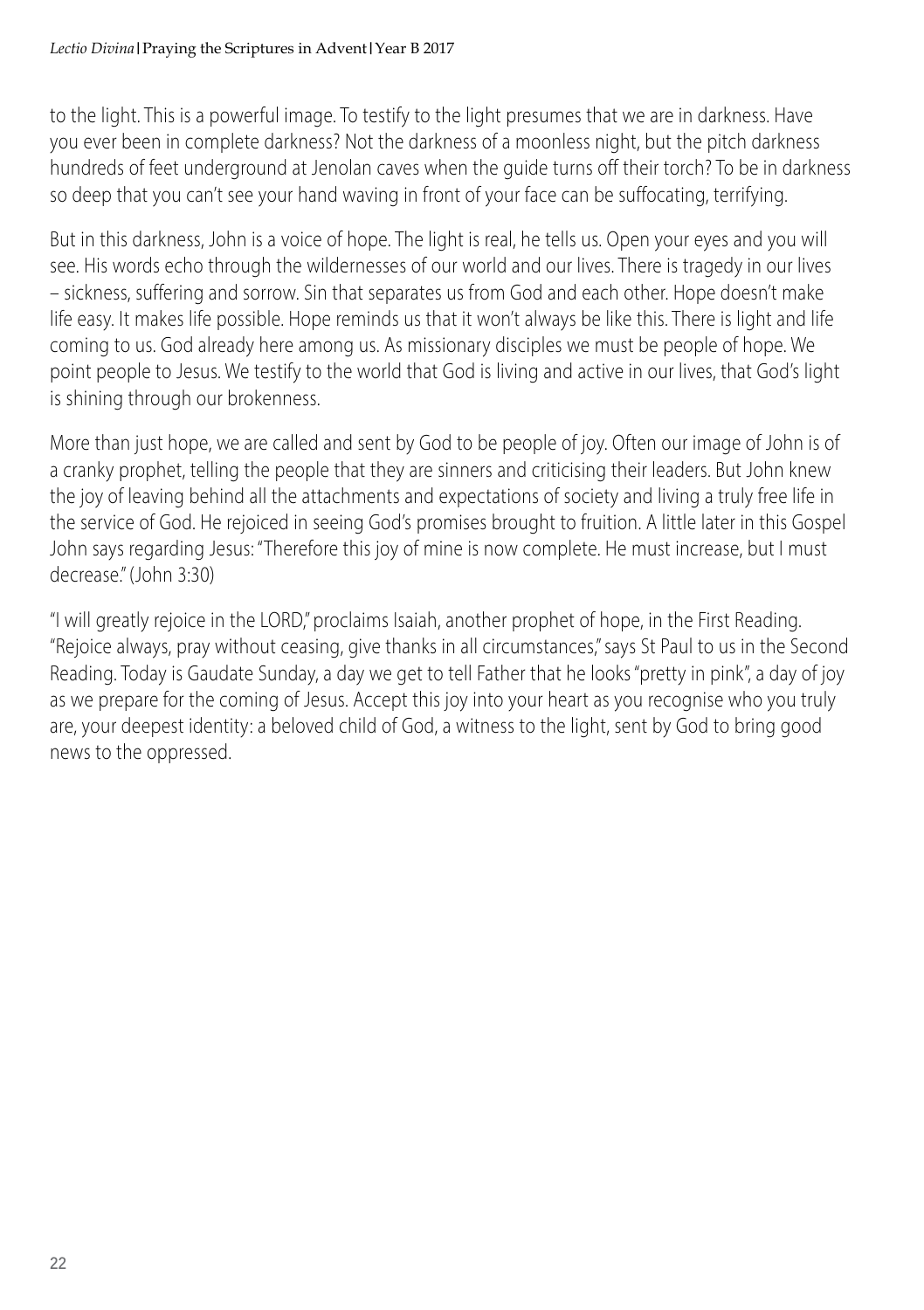#### Reflection questions:

- **1. How would you answer the question, "Who are you?" How much is being a Christian a part of your identity?**
- **2. As Christians we are both 'called' and 'sent'. Which do you associate with more in your life? How essential is it to be both?**
- **3. How are you sent as a witness to Christ?**
- **4. What does Christian 'hope' mean to you? When going through difficult times, is it easy to maintain hope?**
- **5. How might God 'increase' in me while I 'decrease'?**

We who are baptised, children of the Church, we are called to accept ever anew the presence of God among us and to help others to discover Him, or to rediscover what they have forgotten. It is a most beautiful mission, like that of John the Baptist: to direct the people to Christ — not to ourselves! — for He is the destination to which the human heart tends when it seeks joy and happiness.

In today's liturgy St Paul again indicates the conditions for being "missionaries of joy": praying constantly, always giving thanks to God, giving way to his Spirit, seeking the good and avoiding evil (cf. 1 Thess 5:17-22). If this becomes our lifestyle, then the Good News will be able to enter so many homes and help people and families to rediscover that in Jesus lies salvation. In Him it is possible to find interior peace and the strength to face different life situations every day, even the heaviest and most difficult. No one has ever heard of a sad saint with a mournful face. This is unheard of! It would be a contradiction. The Christian's heart is filled with peace because he knows how to place his joy in the Lord even when going through the difficult moments in life. To have faith does not mean to never have difficult moments but to have the strength to face those moments knowing that we are not alone. And this is the peace that God gives to his children.

*Pope Francis, 14 December 2014*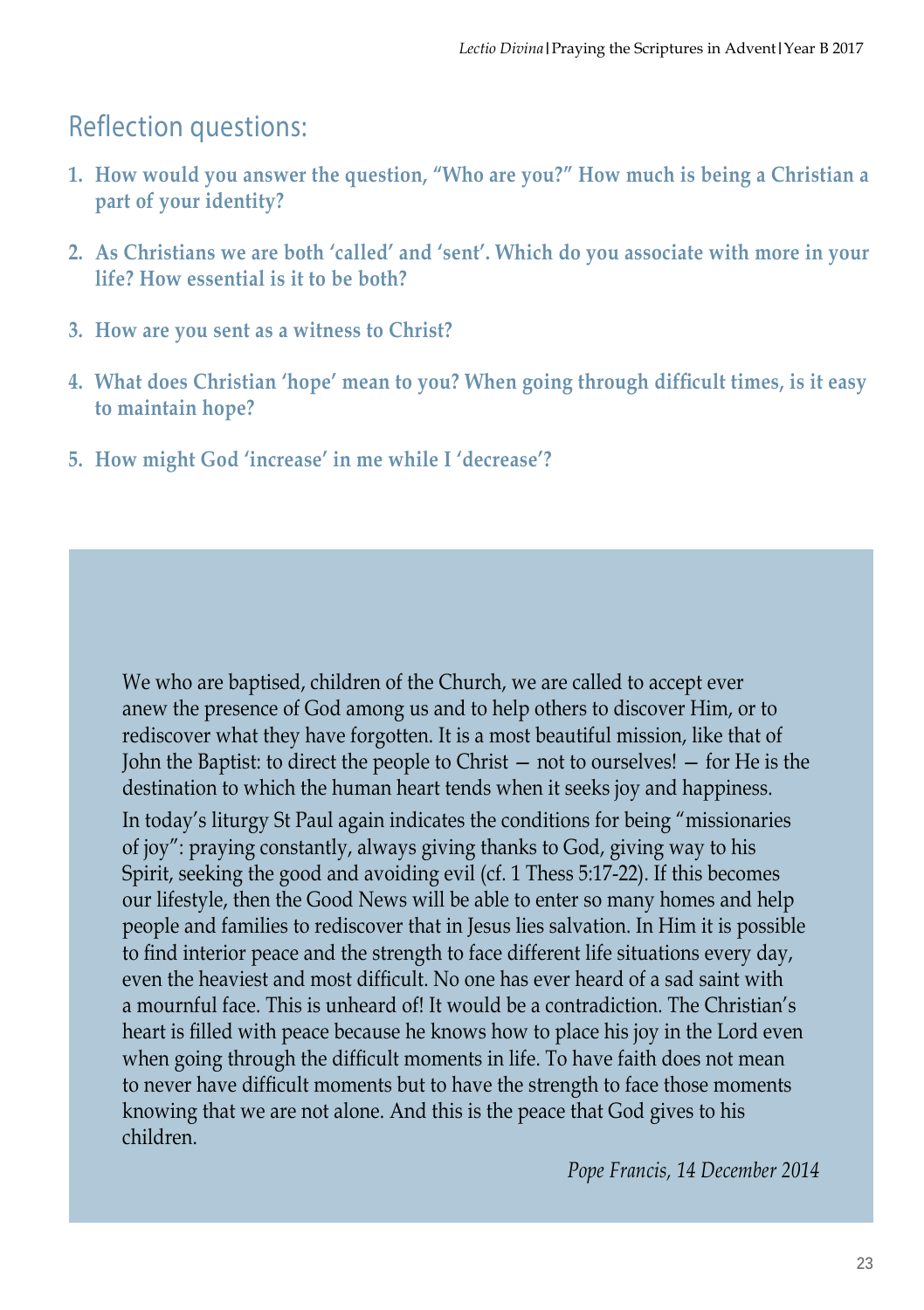# THE LORD IS WITH YOU

**24**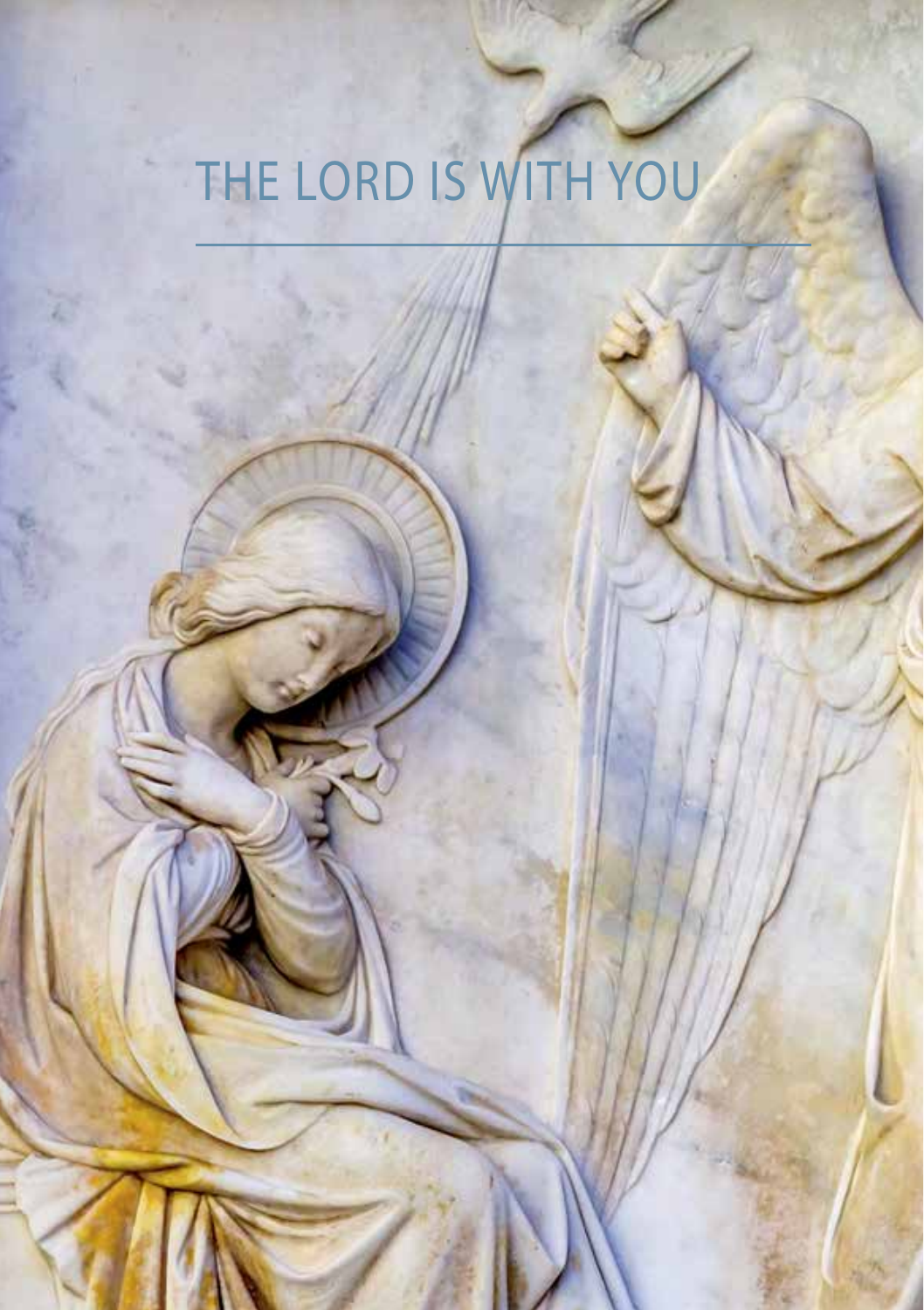## 4th Sunday of Advent

#### 2 Samuel 7:1-5, 8-12, 14, 16

*7 Now when the king was settled in his house, and the LORD had given him rest from all his enemies around him, 2 the king said to the prophet Nathan, "See now, I am living in a house of cedar, but the ark of God stays in a tent." 3 Nathan said to the king, "Go, do all that you have in mind; for the LORD is with you." 4 But that same night the word of the LORD came to Nathan: 5 Go and tell my servant David: Thus says the LORD: Are you the one to build me a house to live in? 8 Now therefore thus you shall say to my servant David: Thus says the LORD of hosts: I took you from the pasture, from following the sheep to be prince over my people Israel; 9 and I have been with you wherever you went, and have cut off all your enemies from before you; and I will make for you a great name, like the name of the great ones of the earth. 10And I will appoint a place for my people Israel and will plant them, so that they may live in their own place, and be disturbed no more; and evildoers shall afflict them no more, as formerly, 11from the time that I appointed judges over my people Israel; and I will give you rest from all your enemies. Moreover the LORD declares to you that the LORD will make you a house. 12When your days are fulfilled and you lie down with your ancestors, I will raise up your offspring after you, who shall come forth from your body, and I will establish his kingdom. 14I will be a father to him, and he shall be a son to me. When he commits iniquity, I will punish him with a rod such as mortals use, with blows inflicted by human beings. 16Your house and your kingdom shall be made sure forever before me; your throne shall be established forever.* 

#### Romans 16:25-27

*16 25Now to God who is able to strengthen you according to my gospel and the proclamation of Jesus Christ, according to the revelation of the mystery that was kept secret for long ages 26but is now disclosed, and through the prophetic writings is made known to all the Gentiles, according to the command of the eternal God, to bring about the obedience of faith— 27to the only wise God, through Jesus Christ, to whom be the glory forever! Amen.* 

#### Luke 1:26-38

*1 26In the sixth month the angel Gabriel was sent by God to a town in Galilee called Nazareth, 27to a virgin engaged to a man whose name was Joseph, of the house of David. The virgin's name was Mary. 28And he came to her and said, "Greetings, favoured one! The Lord is with you." 29But she was much perplexed by his words and pondered what sort of greeting this might be. 30The angel said to her, "Do not be afraid, Mary, for you have found favour with God. 31And now, you will conceive in your womb and bear a son, and you will name him Jesus. 32He will be great, and will be called the Son of the Most High, and the Lord God will give to him the throne of his ancestor David. 33He will reign over*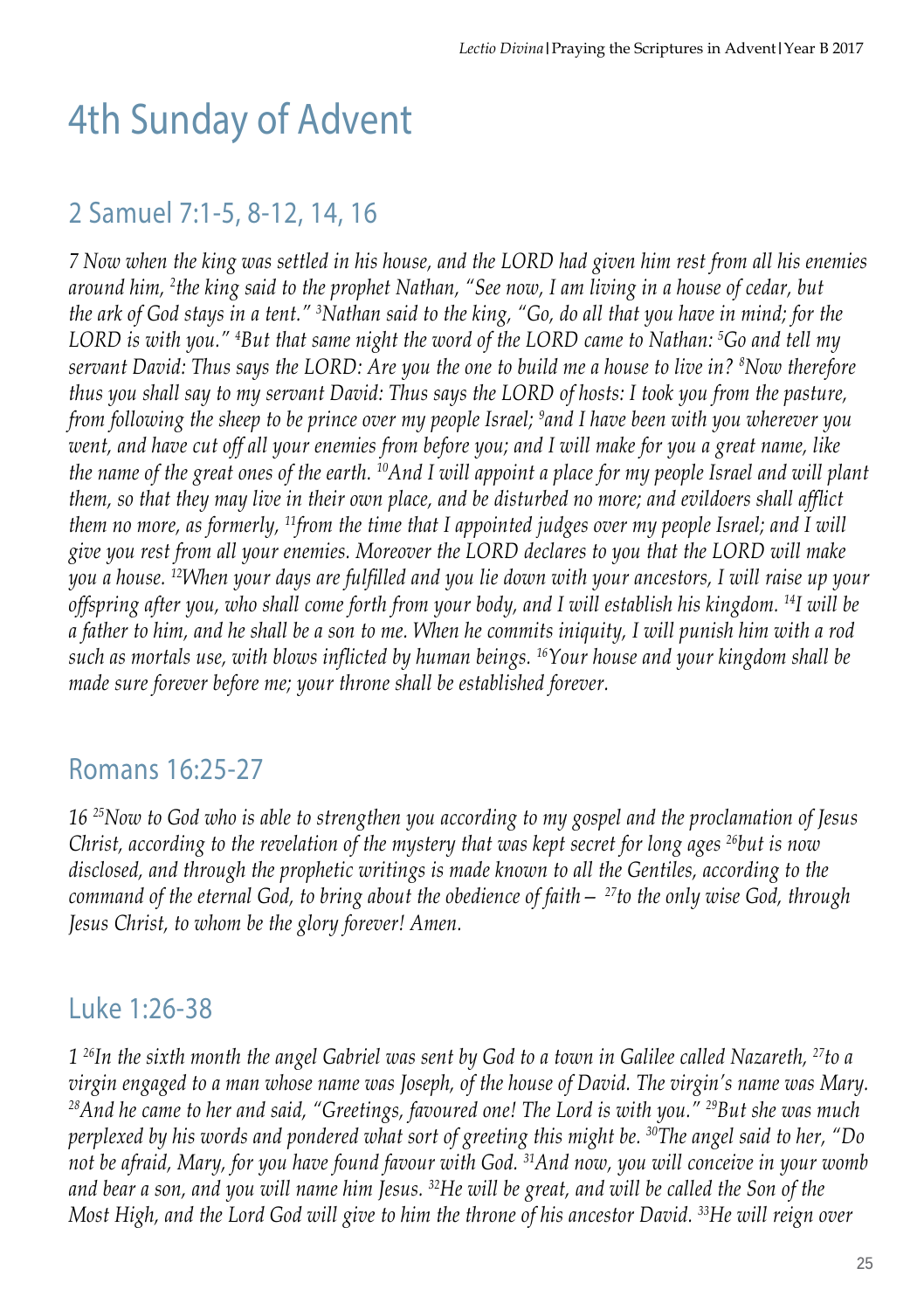*the house of Jacob forever, and of his kingdom there will be no end." 34Mary said to the angel, "How can this be, since I am a virgin?" 35The angel said to her, "The Holy Spirit will come upon you, and the power of the Most High will overshadow you; therefore the child to be born will be holy; he will be called Son of God. 36And now, your relative Elizabeth in her old age has also conceived a son; and this is the sixth month for her who was said to be barren. 37For nothing will be impossible with God." 38Then Mary said, "Here am I, the servant of the Lord; let it be with me according to your word." Then the angel departed from her.* 

### Reflection

#### *Cristina Gomez*

Today's Gospel reading can make us ask many questions: 'How was this possible?'; 'What was Joseph thinking?'; 'Why did Mary say yes so quickly, and so willingly?' The story of the annunciation seems so unbelievable. Yet it is our Christian story, the lens in which we are called to see our relationship with God. When we read the annunciation in view of the first and second readings for today, we can begin to understand its significance.

In the first reading, through the prophet Nathan, we hear of God's commitment to David via a covenant relationship (Sam 7:9). This relationship is unique, eternal, and comes with promises to be fulfilled, both in David's lifetime and beyond. God first promises to David something similarly promised to his ancestors Abraham and Sarah, that is, land for them and their people (7:10). God then promises David his own son, Solomon, will rule after David's own reign (7:12-13). God also promises David another ruler from his own line, a Messiah who will come to establish God's kingdom forever (7:14).

Meanwhile, in the second reading, Saint Paul tells the early Roman community that the God who can strengthen them (Rom 16:25), amidst their difficulties, is the God who was made known to all people (16:26). Jesus' preaching of the Good News was mainly to the Jewish people but the author of Luke assures Theophilus, the person to whom the Gospel of Luke is addressed, that God wills the salvation of non-Jews or Gentiles as well. We learn from Luke then that God's offer of salvation is for all. Saint Paul continues on to say that this God also brings about "the obedience of faith." God is the only wise one among all other gods on offer in the city of Rome and therefore it is this God to whom we should listen.

In light of these two readings, the unusual circumstances of the annunciation make sense. In particular, Mary's seemingly rash yes is not so rash. Before the Spirit had come upon Mary, she had already been thinking, praying, and waiting with great hope alongside her own people, for the Messiah promised by God to David through Nathan.

Mary's 'yes' or 'obedience to God' has also been seen as countering the 'disobedience of Eve and Adam'. The word 'obedience' can be a difficult word for us today because it has associations with power and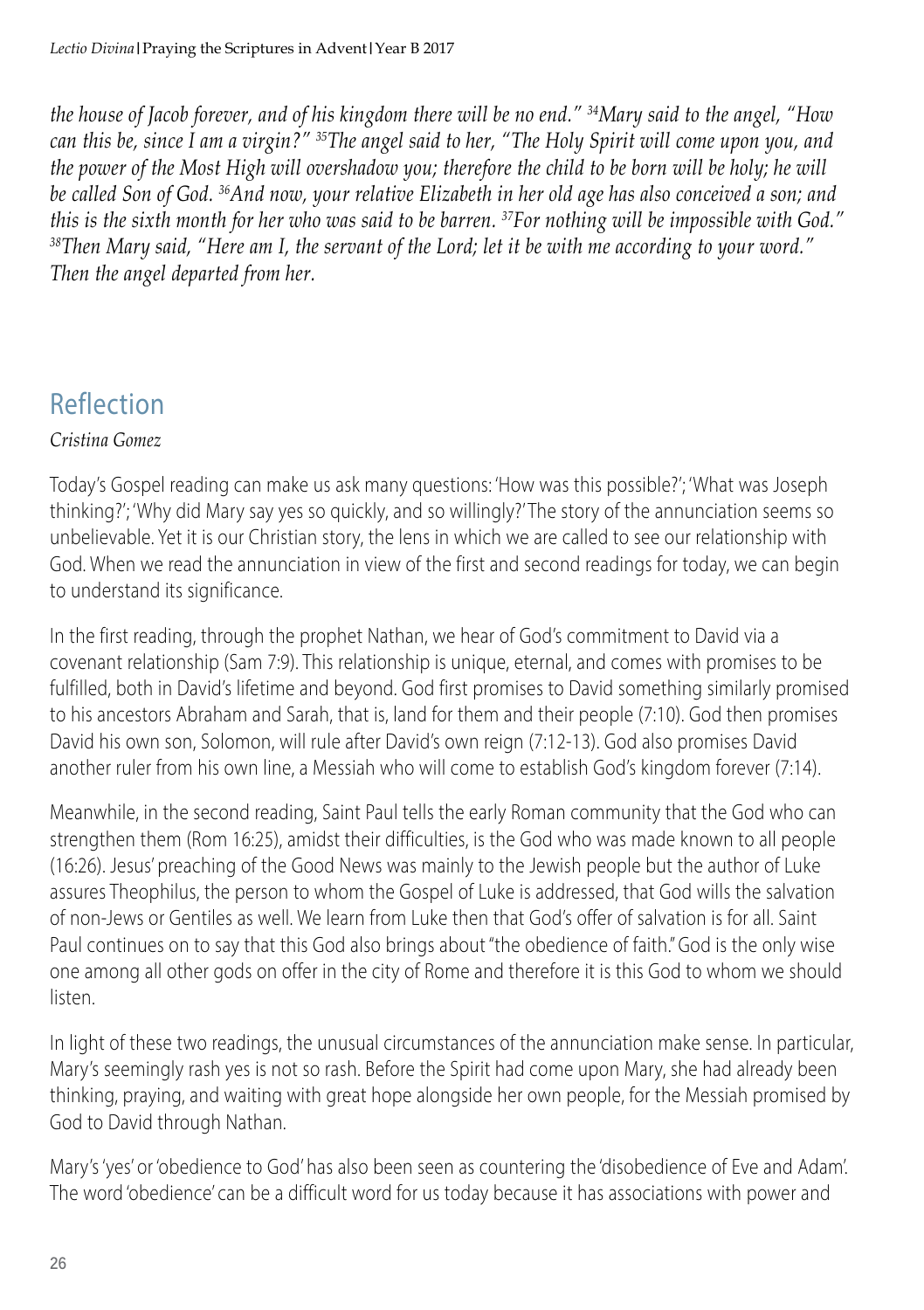its misuse. But the Benedictine tradition teaches us that 'obedience' is much more than about an unquestioned following of authority. Rather, it is about a 'faithful listening'. The Latin root of obedience, obediere or ob(towards) audire (to hear), tells us too that 'obedience' has a nuanced meaning.

In Adam and Eve, we see ourselves and our tendencies as human beings—tendencies toward love and God, but also toward violence, possession, power, and conflict. Adam and Eve disobeyed because they did not listen to God (Gen 3). Instead they listened to themselves and believed in lies such as God wanting to keep power and knowledge to Godself (Gen 3:4). In contrast, Mary obeyed, because she listened to both herself (Lk 1:29, 34) and her community--their story of God's promises to David and his ancestors and their long history evidencing God's will for their salvation from oppression, fear, and displacement. We see this story of salvation and Mary's embeddedness in it via her Song of Praise (Lk 1:46 – 55), where her first line is joy over God's goodness to her (v.46) and her last line acknowledges God's faithfulness to Abraham and Sarah and their descendants (v.55).

Mary's yes is about God's fulfilment of a promise made to Mary and her people. It is also about God's own promises for us, and a desire to be in a covenant relationship with us. Like God's covenant with David, God promises good things without the condition of our saying yes first to God. We are called like Mary to be open and listen to God through Scripture, our faith communities, our own history of being saved, and even those unlikely persons or circumstances which may in fact be God, calling us to be more loving, to grow, and to reach out to others. In our belief that God is already with us and dwells among us, how will we 'faithfully listen' today? What will we hear and rejoice in? To whom will we say 'yes' to?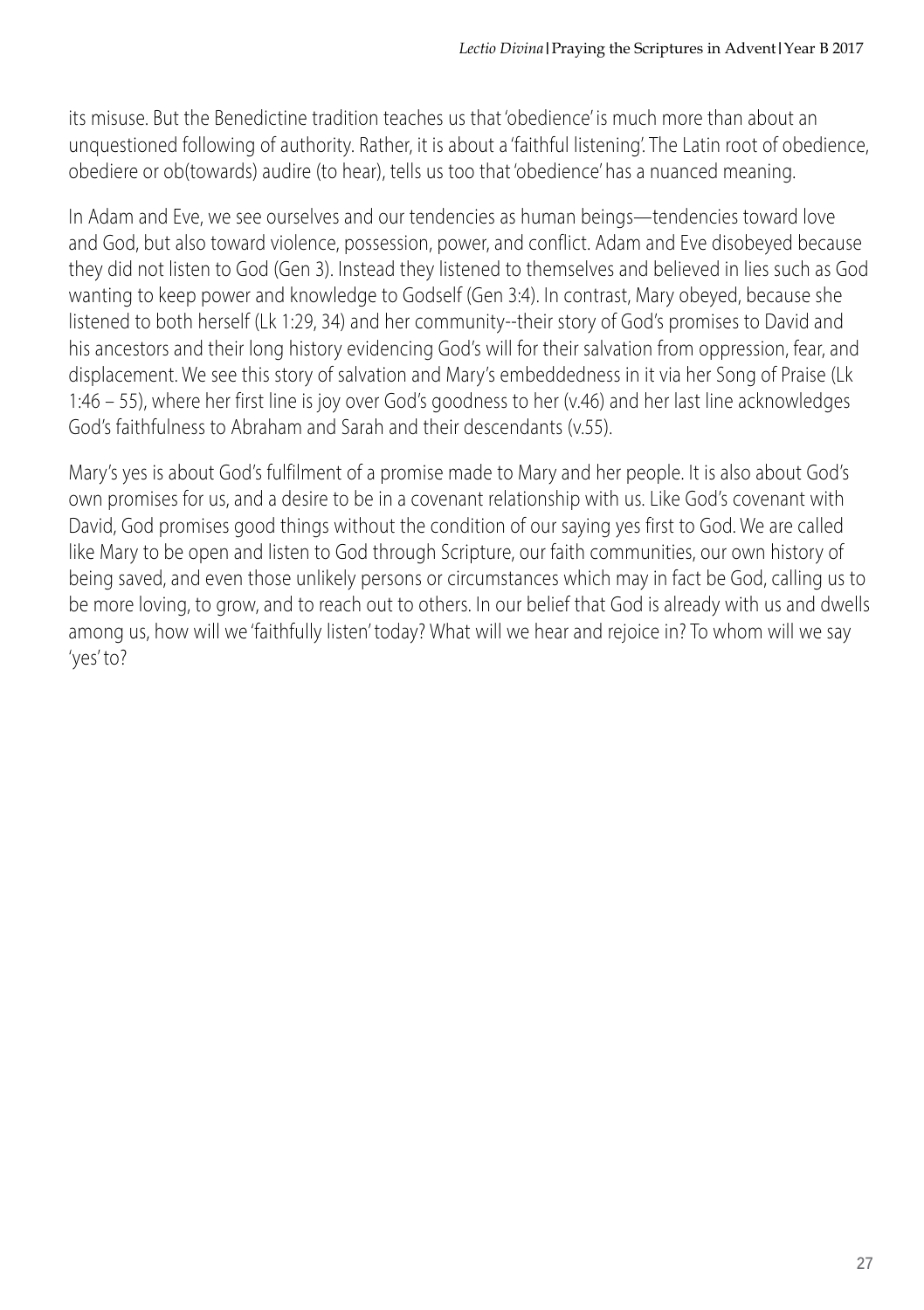#### Reflection questions:

- **1. Can I share an example of when God has called me in an unlikely or unexpected way?**
- **2. In what ways do I listen faithfully to what God might be saying to me?**
- **3. How open am I to saying 'yes' to God? How do I discern what this might be?**
- **4. How much of a role does my Church community play in my faith life?**
- **5. How will I seek to strengthen my relationship with Christ this Christmas?**

Just as in each of our lives we always need to begin again, to get up again, to rediscover the meaning of the goal of our lives, so also for the great human family it is always necessary to rediscover the common horizon toward which we are journeying. The horizon of hope! This is the horizon that makes for a good journey. The season of Advent … restores this horizon of hope, a hope which does not disappoint for it is founded on God's Word. A hope which does not disappoint, simply because the Lord never disappoints! He is faithful! He does not disappoint! Let us think about and feel this beauty.

The model of this spiritual disposition, of this way of being and journeying in life, is the Virgin Mary. A simple girl from the country who carries within her heart the fullness of hope in God! In her womb, God's hope took flesh, it became man, it became history: Jesus Christ. Her Magnificat is the canticle of the People of God on a journey, and of all men and women who hope in God and in the power of his mercy. Let us allow ourselves to be guided by her, she who is mother, a mama, and knows how to guide us. Let us allow ourselves to be guided by her during this season of active waiting and watchfulness.

*Pope Francis, 1 December 2013*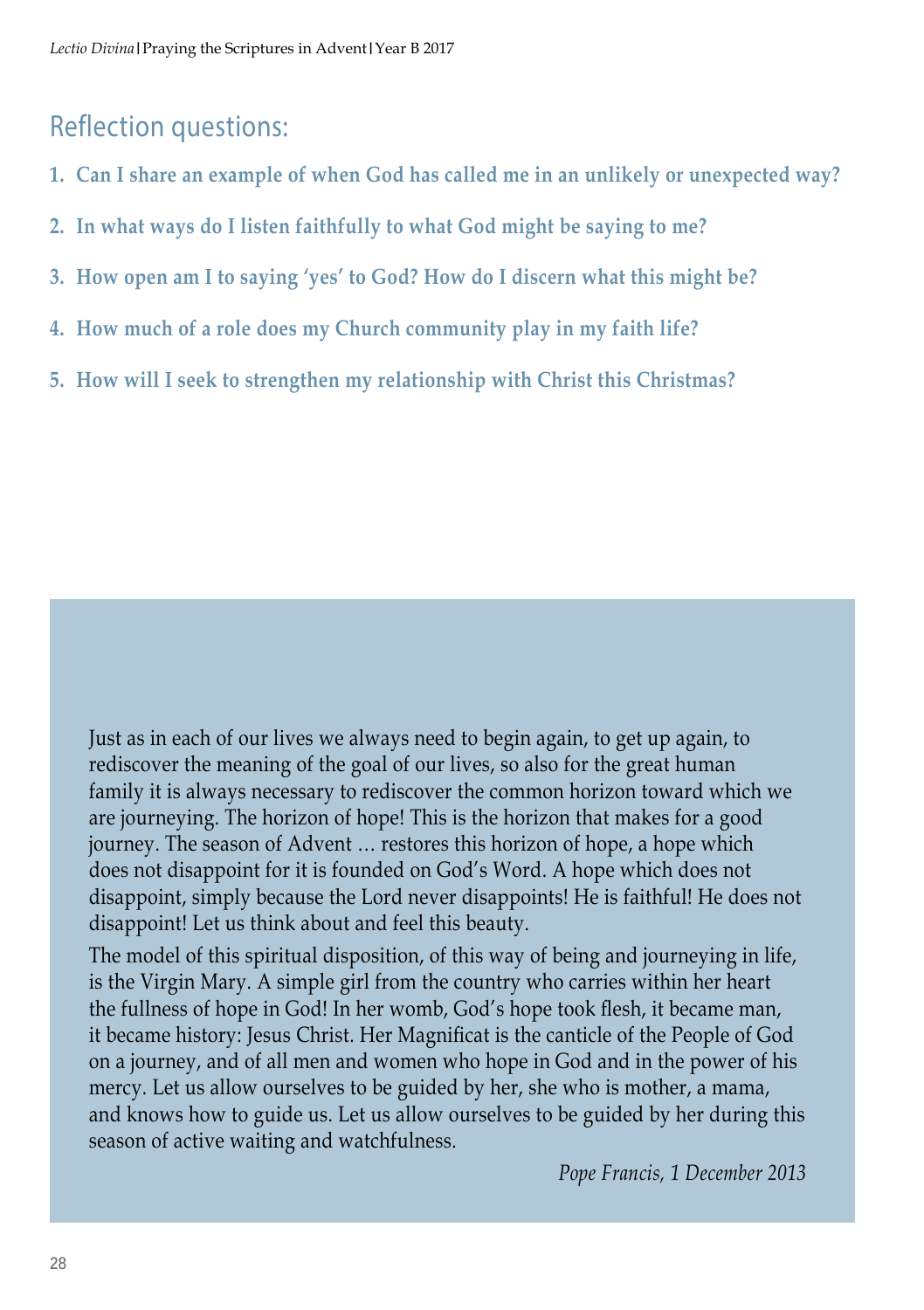## **Magnificat**

 *And Mary said, 'My soul magnifies the Lord, and my spirit rejoices in God my Saviour, for he has looked with favour on the lowliness of his servant. Surely, from now on all generations will call me blessed; for the Mighty One has done great things for me, and holy is his name. His mercy is for those who fear him from generation to generation. He has shown strength with his arm; he has scattered the proud in the thoughts of their hearts. He has brought down the powerful from their thrones, and lifted up the lowly; he has filled the hungry with good things, and sent the rich away empty. He has helped his servant Israel, in remembrance of his mercy, according to the promise he made to our ancestors,*

 *to Abraham and to his descendants for ever.'*

*Luke 1:46-55*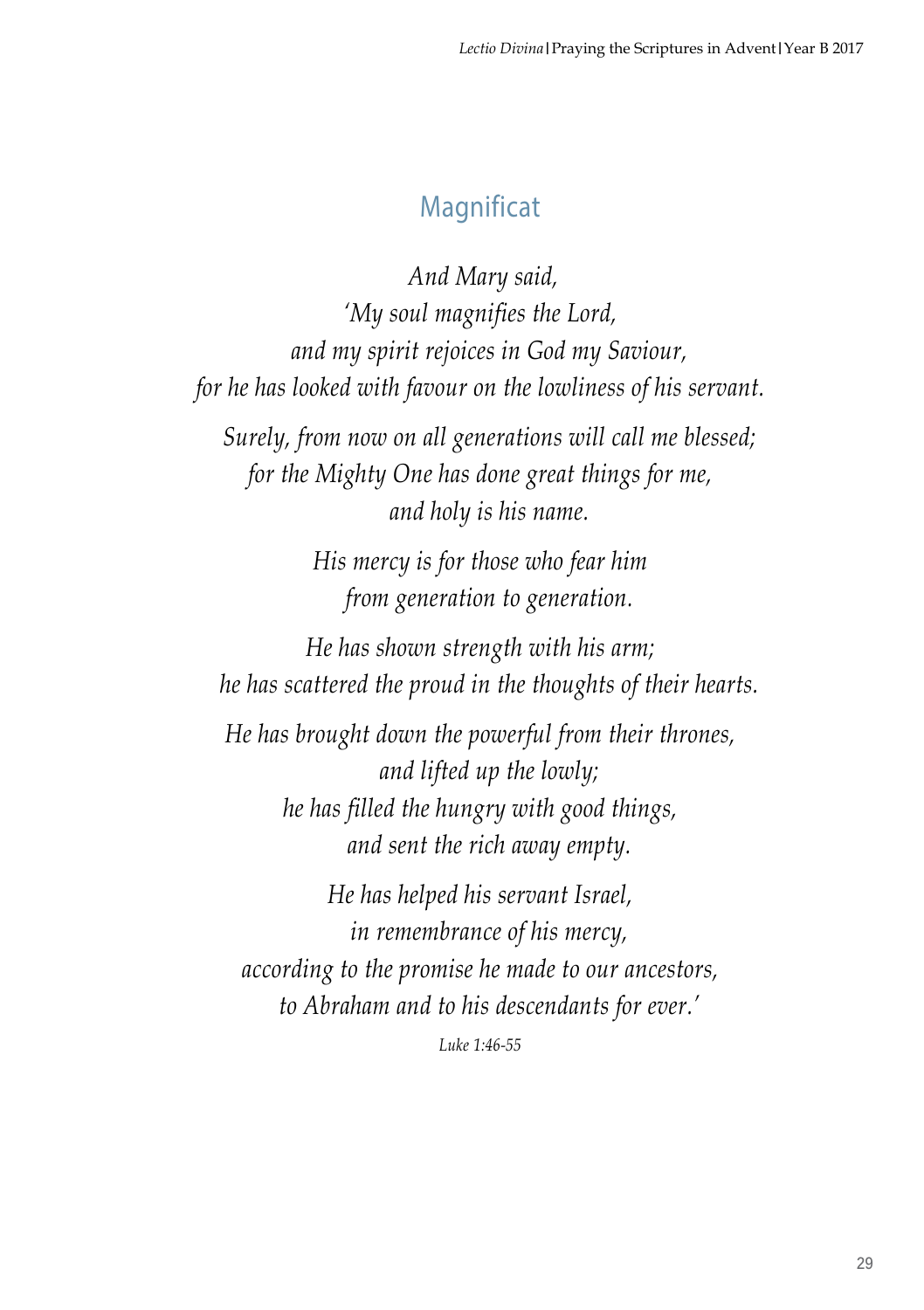# Good news of great joy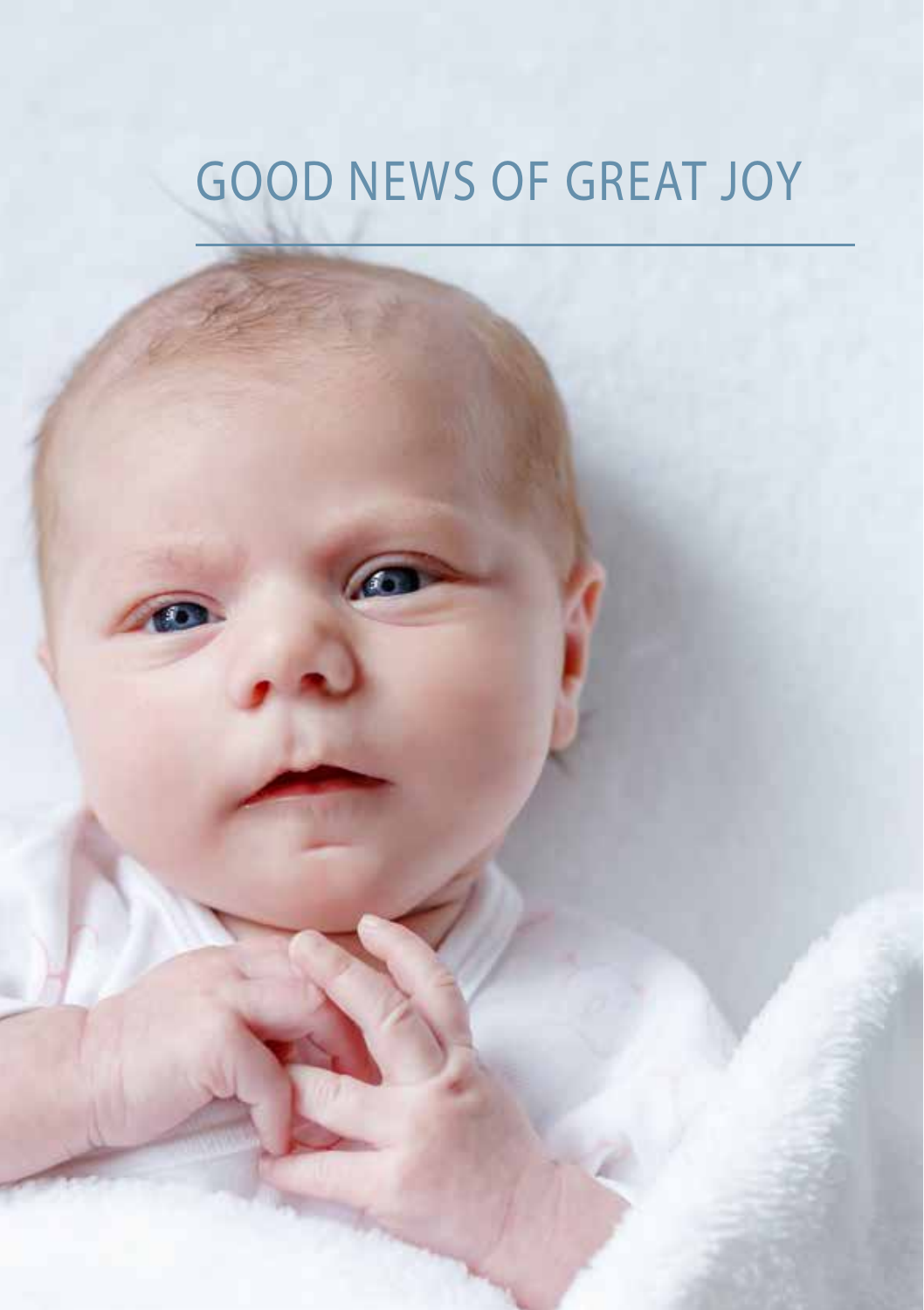## Christmas – Midnight Mass Readings

### Isaiah 9:2-7

*9 2 The people who walked in darkness have seen a great light; those who lived in a land of deep darkness— on them light has shined. 3 You have multiplied the nation, you have increased its joy; they rejoice before you as with joy at the harvest, as people exult when dividing plunder. 4 For the yoke of their burden, and the bar across their shoulders, the rod of their oppressor, you have broken as on the day of Midian. 5 For all the boots of the tramping warriors and all the garments rolled in blood shall be burned as fuel for the fire. <sup>6</sup> For a child has been born for us, a son given to us; authority rests upon his shoulders; and he is named Wonderful Counsellor, Mighty God, Everlasting Father, Prince of Peace. 7 His authority shall grow continually, and there shall be endless peace for the throne of David and his kingdom. He will establish and uphold it with justice and with righteousness from this time onward and forevermore. The zeal of the LORD of hosts will do this.* 

#### Titus 2:11-14

*2 11For the grace of God has appeared, bringing salvation to all, 12training us to renounce impiety and worldly passions, and in the present age to live lives that are self-controlled, upright, and godly, 13while we wait for the blessed hope and the manifestation of the glory of our great God and Saviour, Jesus Christ. 14He it is who gave himself for us that he might redeem us from all iniquity and purify for himself a people of his own who are zealous for good deeds.* 

### Luke 2:1-14

*2 In those days a decree went out from Emperor Augustus that all the world should be registered. 2 This was the first registration and was taken while Quirinius was governor of Syria. <sup>3</sup> All went to their own towns to be registered. 4 Joseph also went from the town of Nazareth in Galilee to Judea, to the city of David called Bethlehem, because he was descended from the house and family of David. 5 He went to be registered with Mary, to whom he was engaged and who was expecting a child. 6 While they were there, the time came for her to deliver her child. 7 And she gave birth to her firstborn son and wrapped him in bands of cloth, and laid him in a manger, because there was no place for them in the inn.* 

*8 In that region there were shepherds living in the fields, keeping watch over their flock by night. 9 Then an angel of the Lord stood before them, and the glory of the Lord shone around them, and*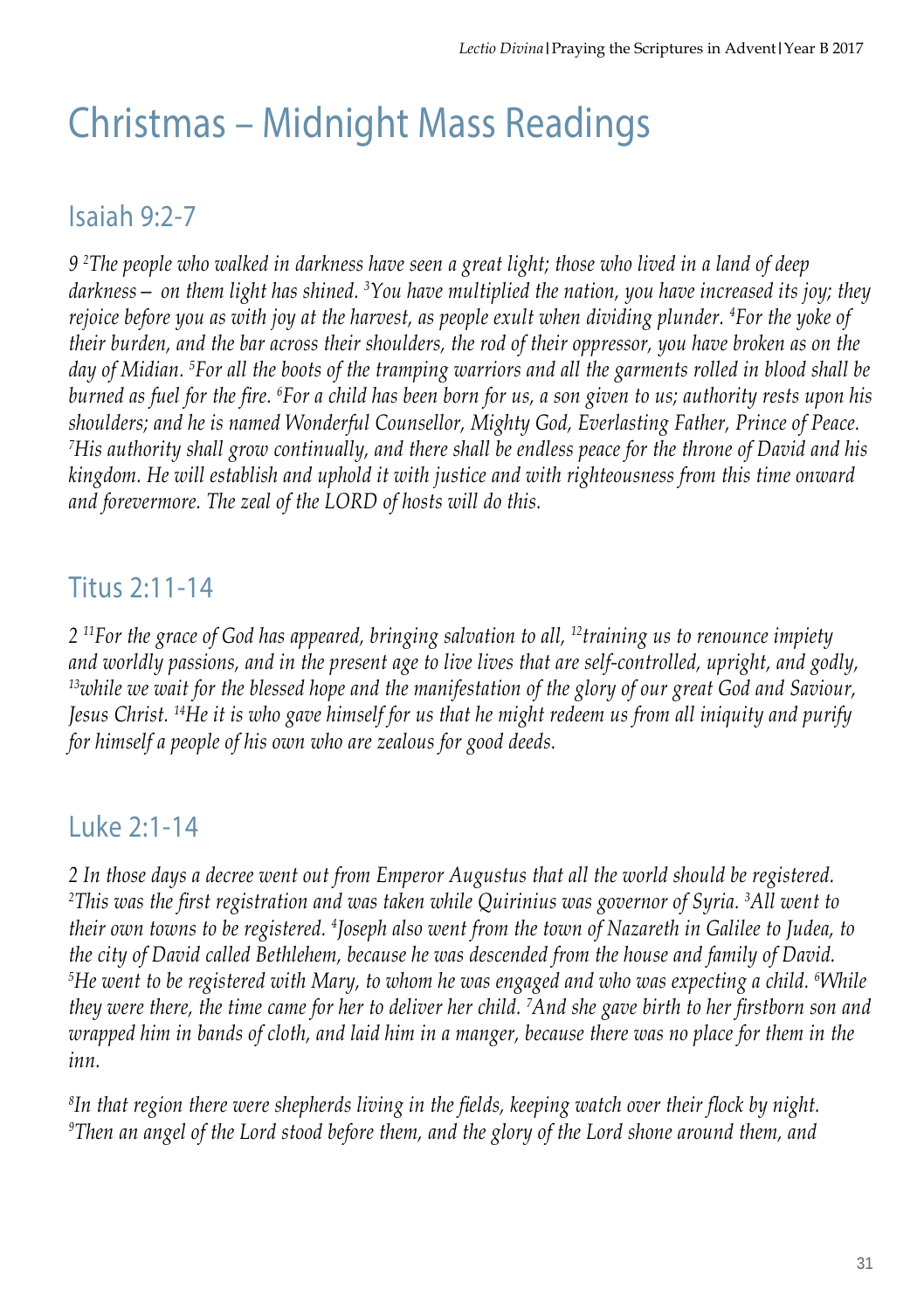*they were terrified. 10But the angel said to them, "Do not be afraid; for see—I am bringing you good news of great joy for all the people: 11to you is born this day in the city of David a Saviour, who is the Messiah, the Lord. 12This will be a sign for you: you will find a child wrapped in bands of cloth and lying in a manger." 13And suddenly there was with the angel a multitude of the heavenly host, praising God and saying, 14"Glory to God in the highest heaven, and on earth peace among those whom he favours!"* 

#### Reflection

#### *Deacon Peter McCulloch*

And so, once again, Christmas is upon us. For many it's been a struggle to get here, surviving another testing twelve months, navigating another desperate December. Looking back, we can see our world is a harsh, unforgiving place, tossed in turmoil. It's not as kind, it's not as loving as it could be.

Yet here, at Christmas, the air is different. The world's not quite the same. For a moment we ask ourselves why and our thoughts begin to wander. 'Silent Night', 'O Holy Night', the angel choirs sing, taking us to that beautiful boy-child, born of a Virgin in an earthy cave. It's wondrous, but few cared back then. The world slept through this miracle.

Has anything changed? No, the world still sleeps. Yet this story continues to unfold.

2,000 years ago Palestine, too, was a harsh, unforgiving place. Nestling, hidden from Herod's hateful turmoil was the divine silence, the mystical peace of Jesus, Mary and Joseph, eloquently expressing another life, another way.

This is the original Christmas gift: Emmanuel, for God is with us. God is truly one of us and he's here among us still. He's teaching us how to live. But are we listening?

Our gentle reverie takes us into a deeper space, a special place where we'd quite like to stay. The Holy Family lifts us up; our hearts fill with hope, and then a bold idea dawns - things can be different. We don't have to stay the same. For Jesus' birth really happened, and ... maybe it's happening in me today.

Wondering, I look around and see my Christmas tree: brightly ornamented, with colourful presents piled high below. And I realise it's not mere decoration. This tree's a symbol, an image of Christ, as St John Paul II once said. It's the evergreen 'Tree of Life' (Gen 2:9) and evergreens stand for undying life, the eternal life of Christ. Life is 'evergreen' if we make a gift of it. A gift … 'not of material things, but of life itself: in friendship and sincere affection, in fraternal help and forgiveness, in time shared and reciprocal listening'.<sup>1</sup>

I pause and think: Jesus gave himself away (Jn.3:16), so why don't I do the same? 'Give, and it will be given to you' (Lk.6:38) he said. I reflect some more. I wonder how …

*1 Pope St John Paul II, Angelus Address, 19 December 2004. (http://www.fjp2.com/en/john-paul-ii/online-library/ angelus-regina-coeli/4020-angelus-19-december-2004-fourth-sunday-of-advent)*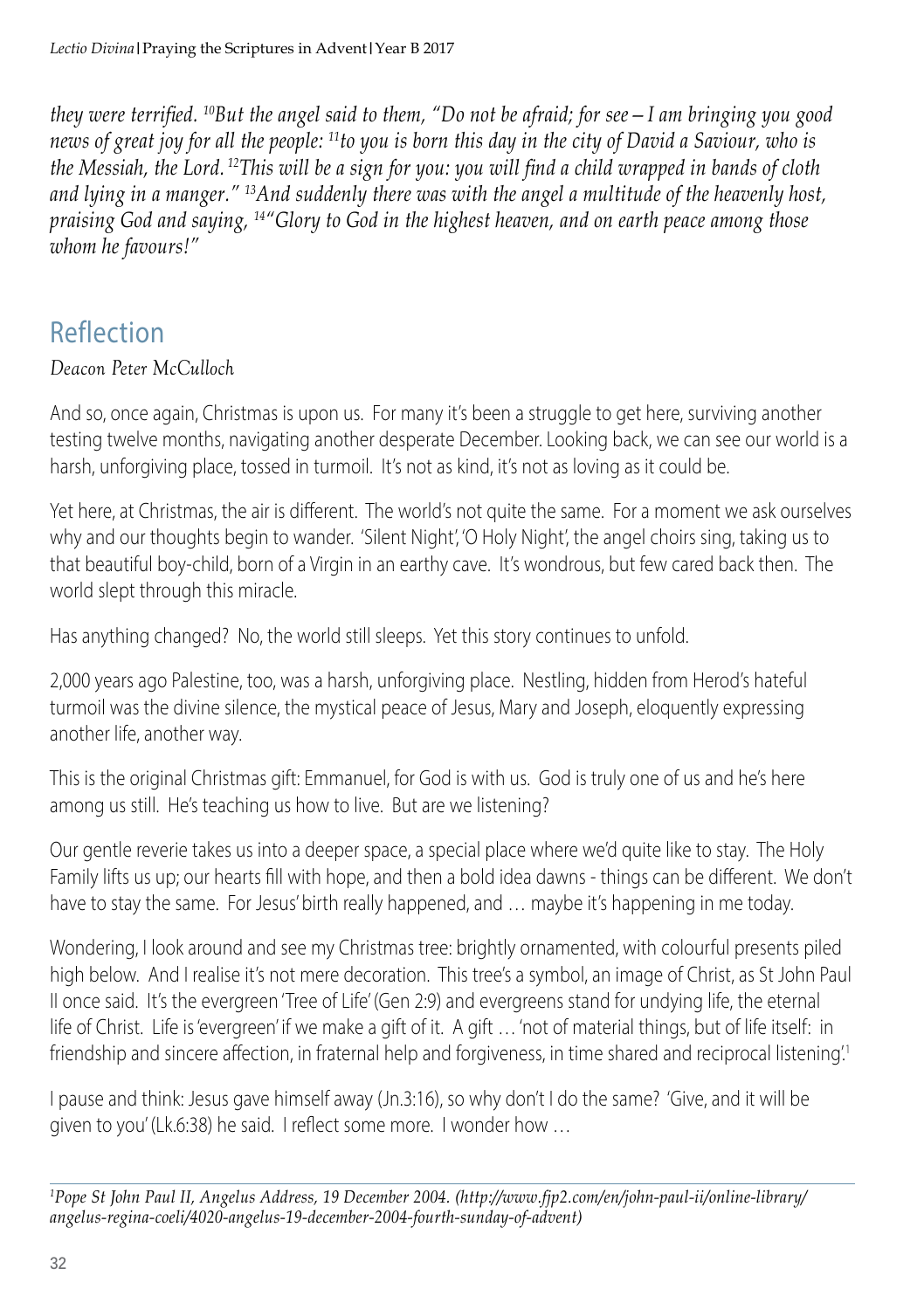Then those Christmas lights I see. Ah! The new Bethlehem Star, our celestial guides, leading new Wise Men to the Christ-child. Pointing me to the light everlasting, our beacon of hope, ever shining in the darkest of places: transforming, liberating, saving ...

And our Christmas gifts, so lovingly wrapped and ribboned? Yes, they mirror the gold, frankincense and myrrh – the precious gift for he who so abundantly gave of himself. A personal gift to me … to be opened, treasured and shared ...

My heart is raised high. In joy I see now … Christmas is not just a day. It's another life, another way. 'What good is it that Christ was born 2,000 years ago, if he's not born now in your heart?' Meister Eckhart said.

Well, today he is born again. Right here in my heart.

My life now is different, and tomorrow will be, too. O Jesus you have changed me, all for the gift of you.

### Reflection questions:

- **1. Right now, do I feel the presence of Jesus around me? Where is he symbolically? Where is he spiritually? Where is he practically?**
- **2. Not just at Christmas, but every day of the year Jesus is trying to teach me how to live. Am I listening? How?**
- **3. Today Jesus is calling me to another life, another way. Do I hear his call, and how do I respond?**
- **4. Following the example of the Magi, Christmas is a time for gifts. What gift will I offer Jesus?**
- **5. In the coming year, how will I share the gift of Jesus with others?**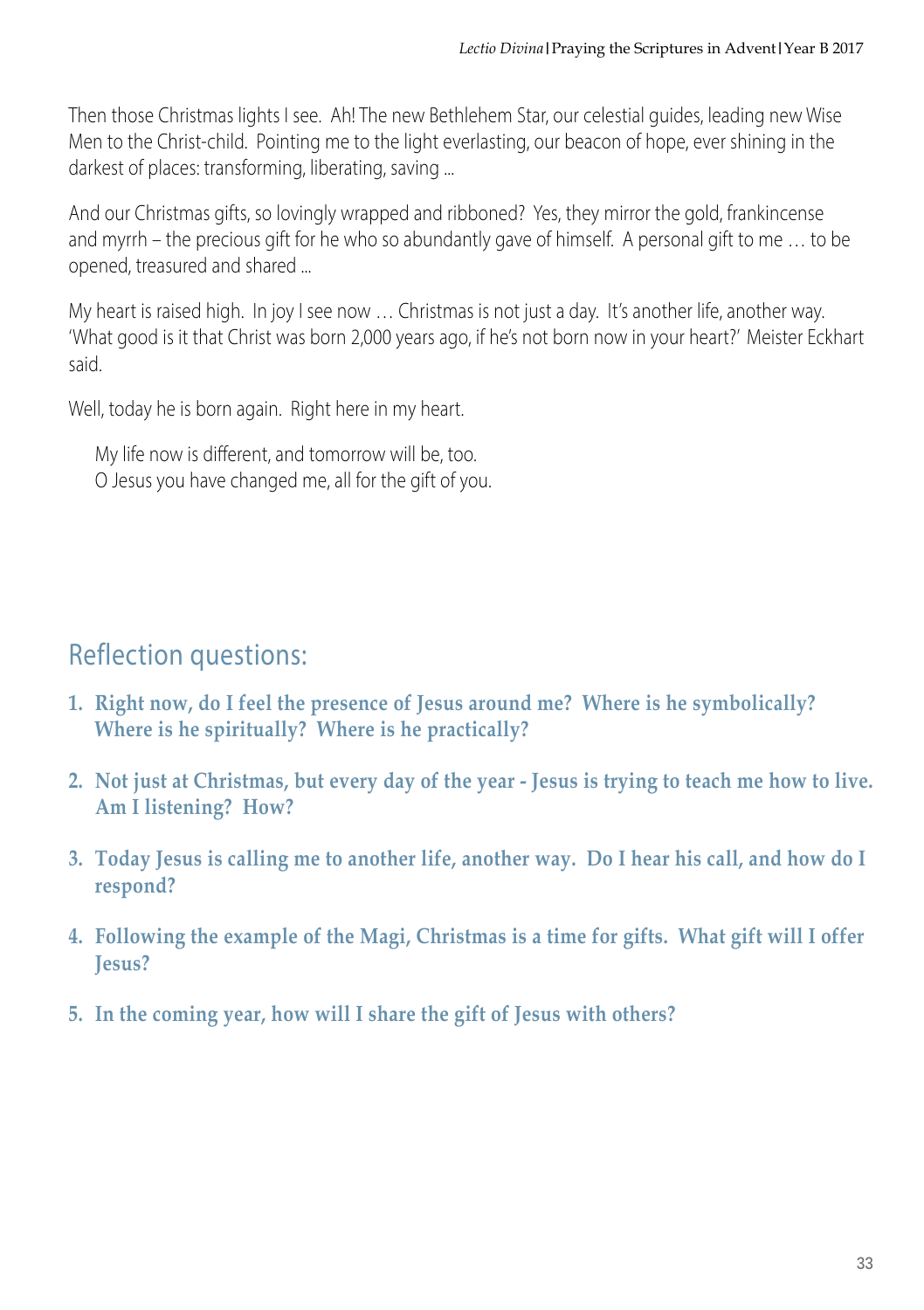On this holy night, while we contemplate the Infant Jesus just born and placed in the manger, we are invited to reflect. How do we welcome the tenderness of God? Do I allow myself to be taken up by God, to be embraced by him, or do I prevent him from drawing close? "But I am searching for the Lord" - we could respond. Nevertheless, what is most important is not seeking him, but rather allowing him to seek me, find me and caress me with tenderness. The question put to us simply by the Infant's presence is: do I allow God to love me?

*Pope Francis, 24 December 2014*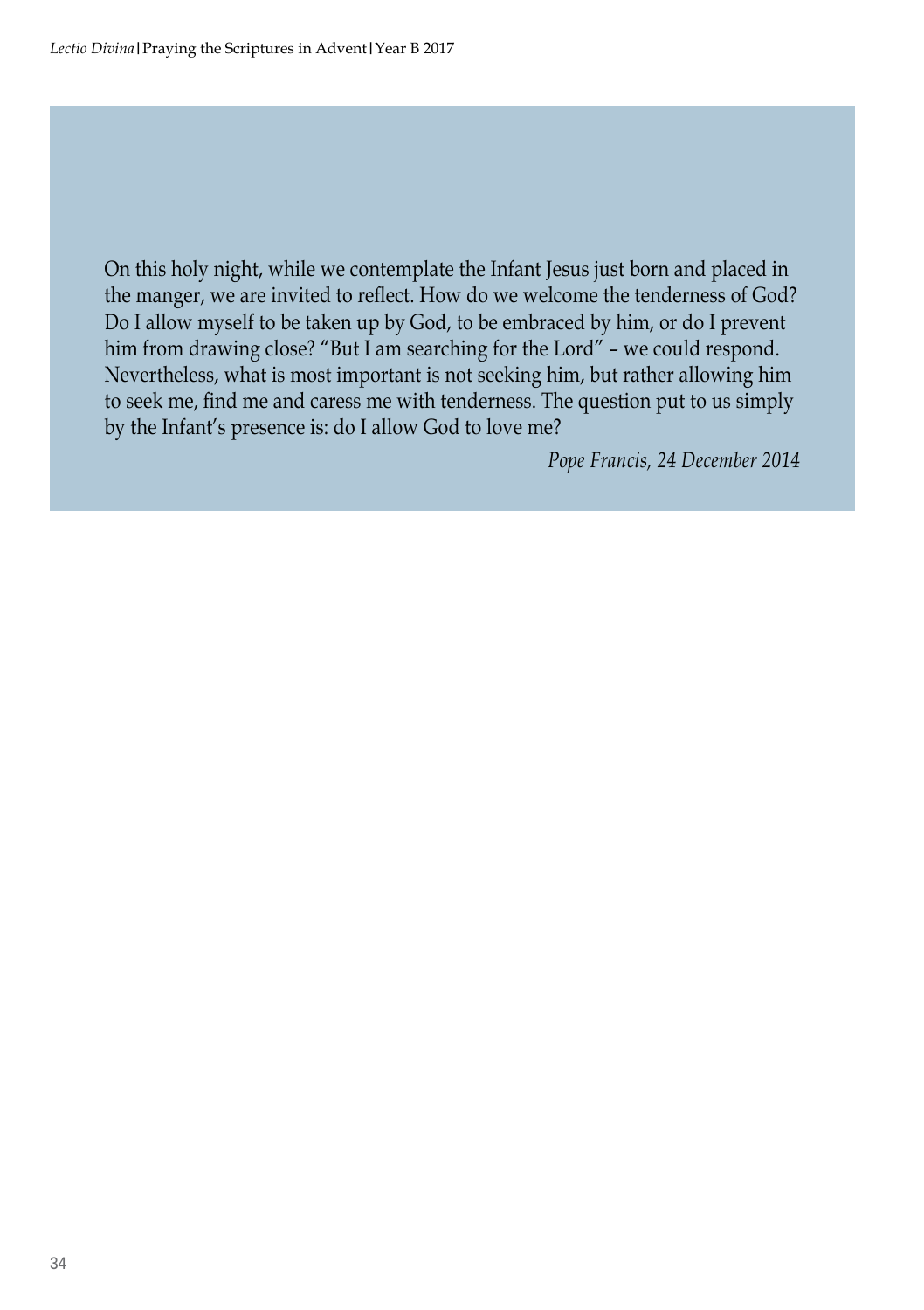## Christmas Prayer

*Almighty God,*

*a child is born to us and a Son is given to us. Your eternal Word leaped down from heaven in the silent watches of the night, and now your Church is filled with wonder at the nearness of her God. Open our hearts to receive His life and increase our vision with the rising of dawn, that our lives may be filled with His glory and His peace, who lives and reigns for ever and ever.*

*Amen.*